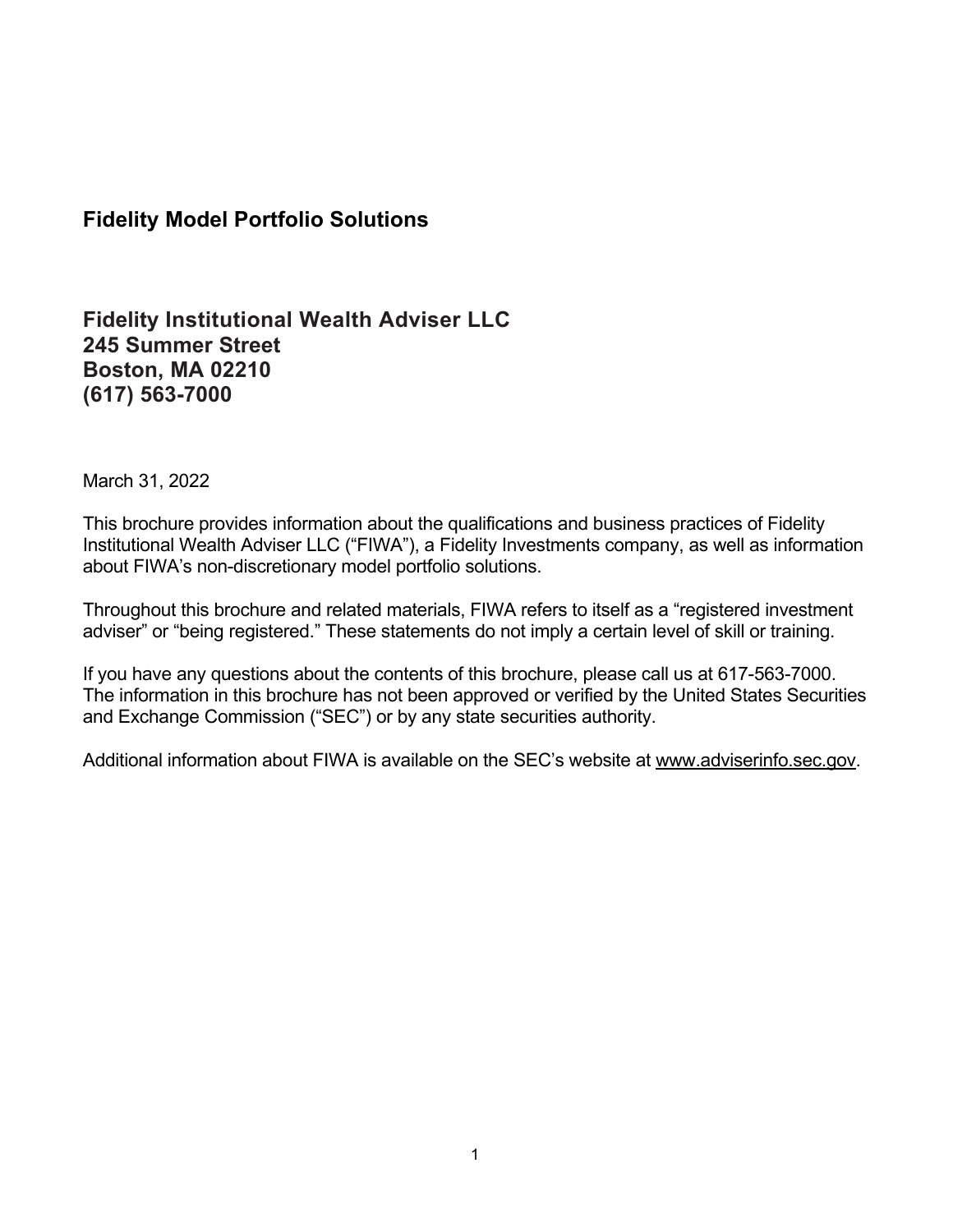# <span id="page-1-0"></span>**SUMMARY OF MATERIAL CHANGES**

The SEC requires registered investment advisers to provide and deliver an annual summary of material changes to their advisory services program brochure (also referred to as the Form ADV Part 2A). The section below highlights only material revisions that have been made from March 31, 2021, through March 31, 2022. Additional information about FIWA is available on the SEC's website at [www.adviserinfo.sec.gov.](http://www.adviserinfo.sec.gov/) Capitalized terms are defined herein.

Updates have been made throughout the brochure to remove references to FIWA's discretionary management services as those services are covered in a separate brochure.

Updates have been made throughout the brochure to reflect additional types of non-discretionary model portfolios.

Updates have also been made to further discuss conflicts of interest associated with the allocation of assets to mutual funds, exchange-traded funds, and certain separately managed account strategies that generate additional compensation for FIWA and its affiliates in its model portfolios business.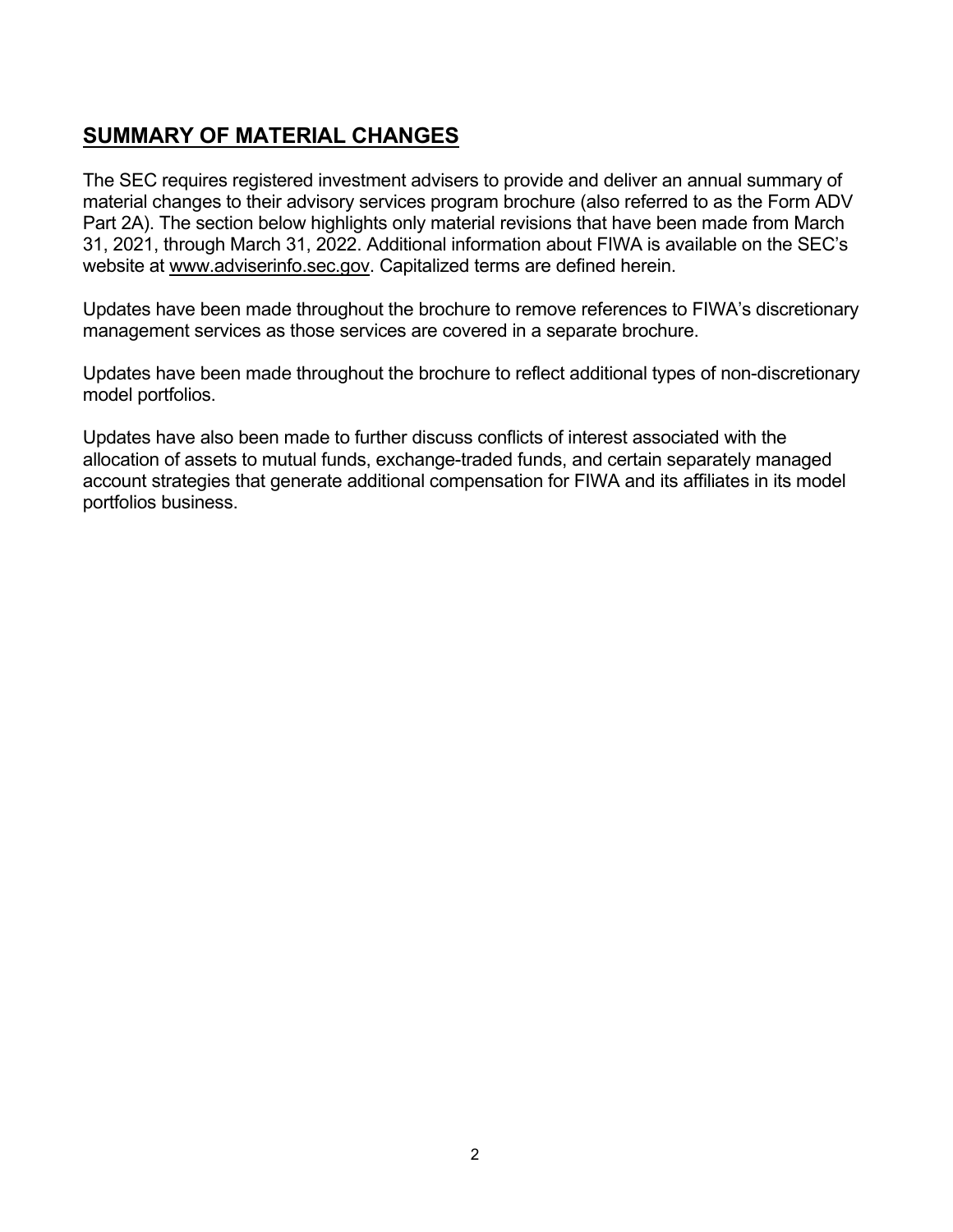## **TABLE OF CONTENTS**

| METHODS OF ANALYSIS, INVESTMENT STRATEGIES, AND RISK OF LOSS 14      |  |
|----------------------------------------------------------------------|--|
|                                                                      |  |
|                                                                      |  |
| CODE OF ETHICS, PARTICIPATION OR INTEREST IN CLIENT TRANSACTIONS AND |  |
|                                                                      |  |
|                                                                      |  |
|                                                                      |  |
|                                                                      |  |
|                                                                      |  |
|                                                                      |  |
|                                                                      |  |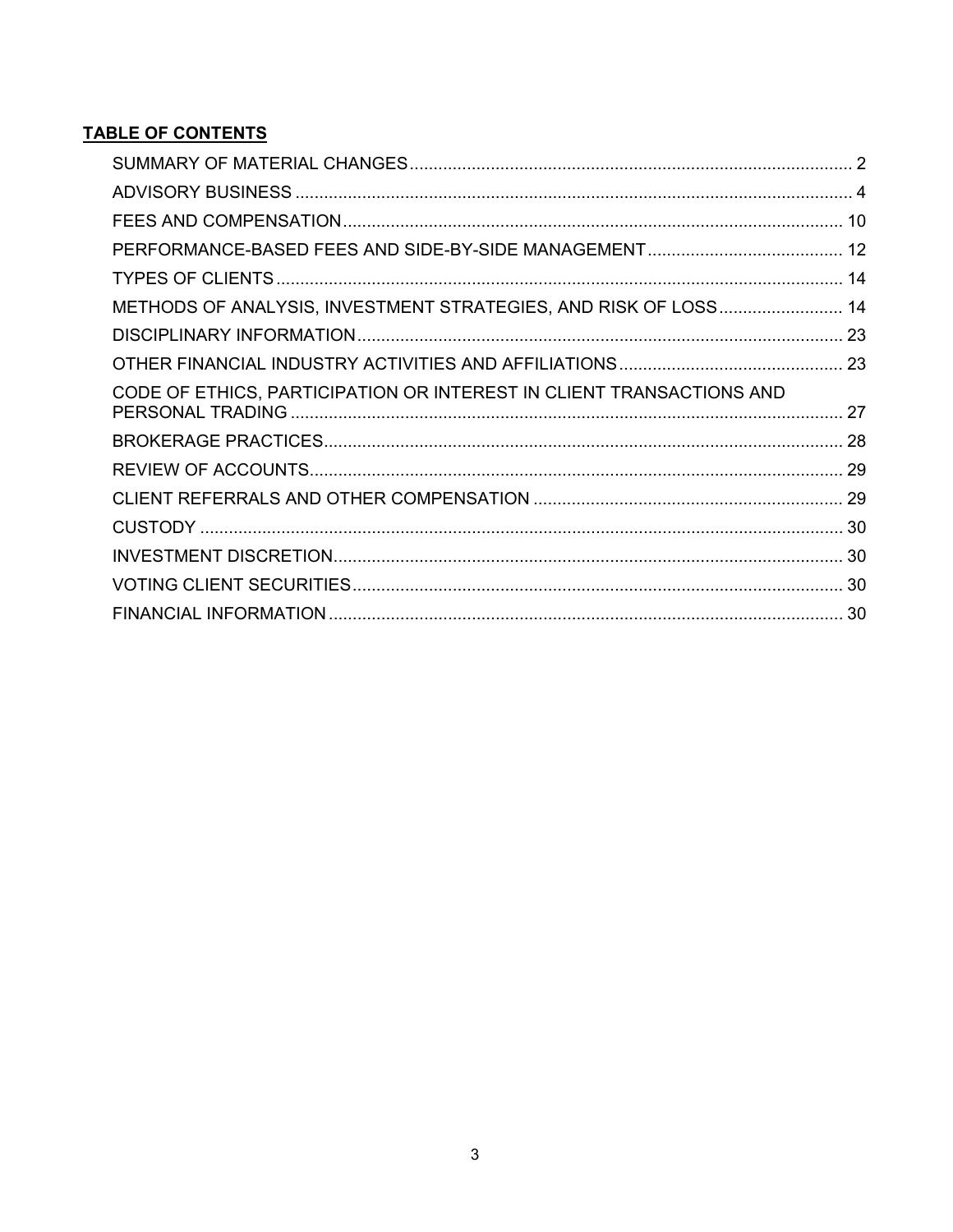# <span id="page-3-0"></span>**ADVISORY BUSINESS**

Fidelity Institutional Wealth Adviser LLC ("FIWA") is a registered investment adviser and an indirect, wholly owned subsidiary of FMR LLC (collectively with FIWA and its affiliates, "Fidelity Investments," "Fidelity," "us," or "we"). FIWA was formed in 2016. This brochure covers FIWA's provision of non-discretionary investment advice through standard and custom model portfolios.

FIWA also offers several other products and services. Brochures dedicated to these other FIWA products and services can be found on the SEC's website at [www.adviserinfo.sec.gov.](http://www.adviserinfo.sec.gov/)

## *All Fidelity Model Portfolio Solutions*

FIWA provides non-discretionary investment advice through a variety of standard and custom model portfolios, including model portfolios comprised of mutual funds and exchange traded funds ("ETFs"), model portfolios composed of separately managed accounts that hold individual securities, and various iterations and combinations of these types of models (collectively referred to as "Fidelity Model Portfolio Solutions" or "Model Portfolio Solutions"). Fidelity Model Portfolio Solutions seek to achieve various investment, asset class, sector, or asset allocation objectives.

Fidelity Model Portfolio Solutions are provided to financial institutions such as banks, brokerdealers and other investment advisers (each, an "Intermediary" and collectively, the "Intermediaries") either directly, or through third party technology platforms that host information about the Fidelity Model Portfolio Solutions and turn key asset management platforms that an Intermediary may use to provide advisory services on behalf of the Intermediary's underlying clients ("Platforms"). The Model Portfolio Solutions are also made available to Intermediaries through the Fidelity Managed Account Xchange® program ("FMAX") and Fidelity Automated Managed Platform ("AMP"), which are Platforms provided by FIWA for use by Intermediaries. Fidelity Model Portfolio Solutions have also been made available to affiliates of FIL Limited in some circumstances. Representatives of FIWA or its broker-dealer affiliates Fidelity Distributors Company LLC ("FDC"), Fidelity Brokerage Services LLC ("FBS"), and/or National Financial Services LLC ("NFS") market Fidelity Model Portfolio Solutions to Intermediaries and Platforms.

FIWA provides Intermediaries with non-discretionary investment advice in the form of Model Portfolio Solutions that the Intermediaries can use to develop their own investment recommendations and manage their underlying client accounts (the "Underlying Clients"). FIWA does not have an advisory relationship, or act as an advisory or ERISA fiduciary to any Underlying Client of an Intermediary, nor does FIWA have an advisory relationship or act as a fiduciary to an Intermediary or their Underlying Clients who access Model Portfolio Solutions through a Platform, as a result of that Intermediaries' or Underlying Client's use of Model Portfolio Solutions. Each Intermediary is solely responsible for determining whether a Model Portfolio Solution, including the Underlying Funds (defined below) and share classes, as well as any particular strategy or investment, are suitable and appropriate for its Underlying Clients. Each Intermediary, and not FIWA, is responsible for determining whether and how to implement any non-discretionary investment advice provided by FIWA with regard to, or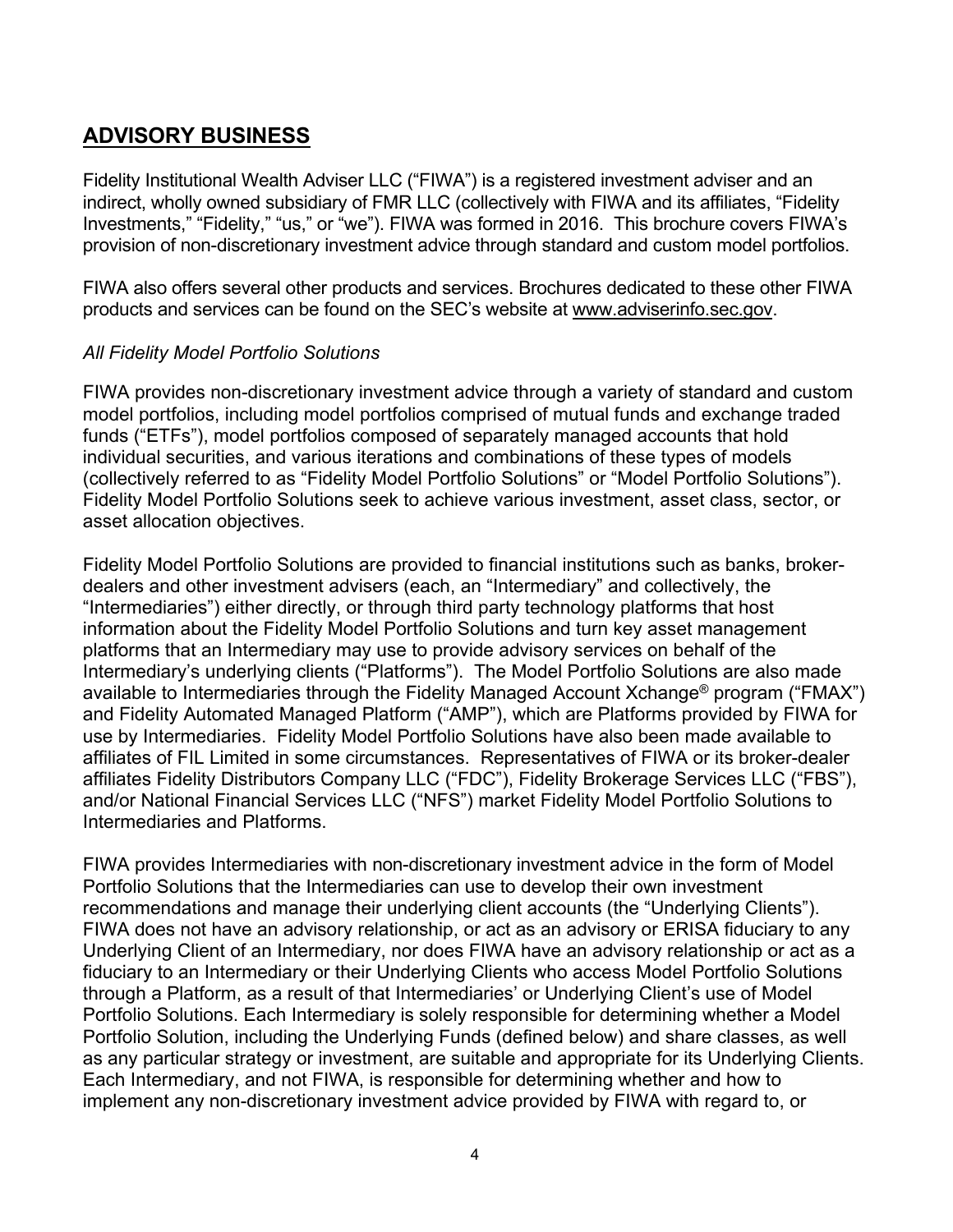otherwise through, the Model Portfolio Solutions in their Underlying Client accounts. FIWA does not exercise investment discretion over any Underlying Client account in connection with the Model Portfolio Solutions and does not trade or undertake any actions or services typically associated with discretionary management regarding Model Portfolio Solutions. Intermediaries have sole discretion over Underlying Client assets and are responsible for choosing a Platform and/or for placing trades in Underlying Client accounts, including the selection of brokerdealers and the execution of transactions. All management and support of Underlying Client accounts, such as any customization, investment allocation, restrictions or tax harvesting is also the responsibility of the Intermediaries.

The Fidelity Model Portfolio Solutions consist of all or a combination of the following types of investments:

- Fidelity Funds Mutual funds and exchange-traded funds ("ETFs") sponsored and managed by affiliates of FIWA ("Fidelity Funds").
- Unaffiliated Funds Mutual funds and ETFs managed by unaffiliated investment managers ("Unaffiliated Funds"). The Fidelity Funds and Unaffiliated Funds are referred to collectively as "Underlying Funds".
- Fidelity Advisor SMAs Separate accounts that consist of individual securities selected by affiliates of FIWA ("Fidelity Advisor SMAs").
- Unaffiliated SMAs Separate accounts that consist of individual securities selected by unaffiliated advisers ("Unaffiliated SMAs"). The Fidelity Advisor SMAs and Unaffiliated SMAs are referred to collectively as "SMAs".

Any of the Fidelity Model Portfolio Solutions can include an allocation to cash or cash equivalents as Intermediaries often require cash amounts for their operational purposes. Not all Fidelity Model Portfolio Solutions use all of these types of investments; some Model Portfolio Solutions may only use certain products. Specific information about the Fidelity Model Portfolio Solution, including the types of investments and portfolio construction, is provided in the marketing material particular to that solution. The different variations of Fidelity Model Portfolio Solutions include:

- Fidelity Model Portfolios, which consist solely of Underlying Funds;
- Fidelity Advisor SMAs;
- Fidelity Model Portfolios with SMA, which are Fidelity Model Portfolios that also include an allocation to SMAs; and
- Custom Model Portfolio Solutions, which are portfolios that are tailored to an Intermediary's particular preferences and are made available to that Intermediary. The Custom Model Portfolio Solutions may include any combination of Underlying Funds and SMAs.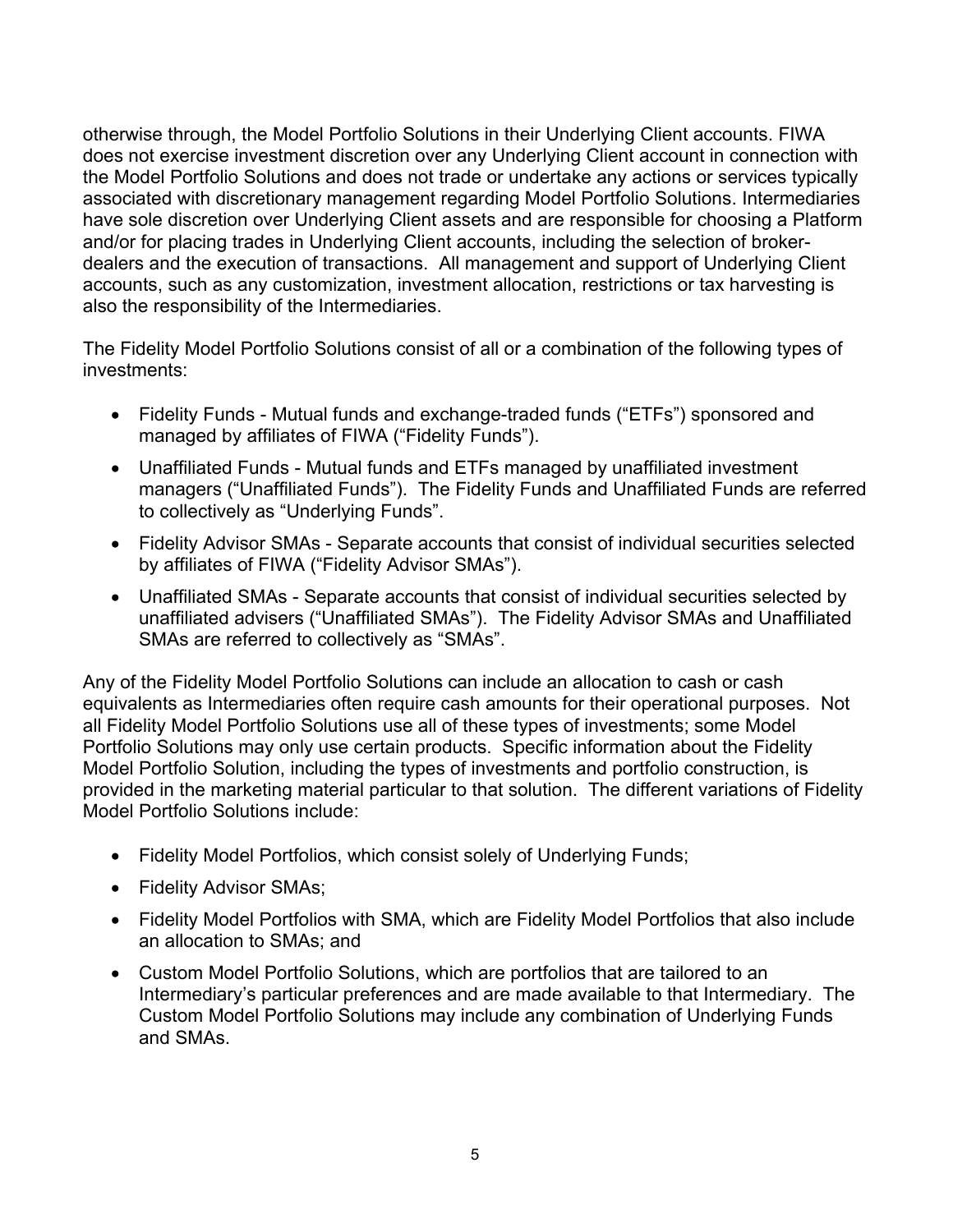In addition to using its own investment research resources, for certain Fidelity Model Portfolio Solutions FIWA has retained its investment advisory affiliates, FMR and Strategic Advisers LLC ("Strategic Advisers") to provide portfolio construction services under parameters determined by FIWA. FMR and Strategic Advisers are compensated by FIWA for the development and updates to the Fidelity Model Portfolio Solutions. FMR and Strategic Advisers construct model portfolios from the universe of Underlying Funds selected for consideration by FIWA. FIWA oversees FMR's and Strategic Advisers' provision of nondiscretionary investment advice to FIWA as provided for in FIWA's policies and procedures.

## *Conflicts of Interest in Fidelity Model Portfolio Solutions*

## *Fidelity Model Portfolios*

FIWA does not charge a separate fee for licensing its standard Fidelity Model Portfolios. However, FIWA and its affiliates receive compensation from sales of certain of the Underlying Funds that are included in the Fidelity Model Portfolios. As a result, there are certain conflicts of interest that are inherent in the design and operation of the Fidelity Model Portfolios because, to the extent consistent with the investment objective of any particular Solution, FIWA will allocate assets among Underlying Funds in order to meet certain minimum target revenue requirements for FIWA and its affiliates. For example, FIWA has a conflict of interest when: (1) FIWA recommends a proprietary investment product or service such as Fidelity Fund that is sponsored or managed by a Fidelity affiliate; (2) FIWA and its affiliates receive payments as a result of allocating assets in the Model Portfolio Solutions to Underlying Funds; and (3) FIWA and its affiliates receives payments for providing services to Underlying Funds. The amount of the compensation that Fidelity receives varies depending on the Underlying Funds as described below:

- FIWA and its affiliates receive compensation when shares of Fidelity Funds are purchased.
- Fidelity contracts with certain unaffiliated investment managers in connection with access to, purchase or redemption of, servicing and ongoing maintenance of their mutual funds and ETFs held in accounts on Fidelity's brokerage platform. Fidelity receives compensation for such services, including asset-based or transaction-based compensation for shareholder servicing, 12b-1 fees, and CUSIP maintenance and add fees.
- Certain of the Unaffiliated Funds or their affiliates participate in a marketing, engagement, and analytics program established by Fidelity, for which these providers compensate affiliates of FIWA for these services through a flat, annual fee.
- If iShares ETFs are included in a Model Portfolio Solution, Fidelity also receives compensation for services provided to iShares ETFs in connection with reduced or commission-free ETFs, and compensation in connection with a marketing program with respect to iShares funds, including ETFs and iShare funds in all Model Portfolio Solutions.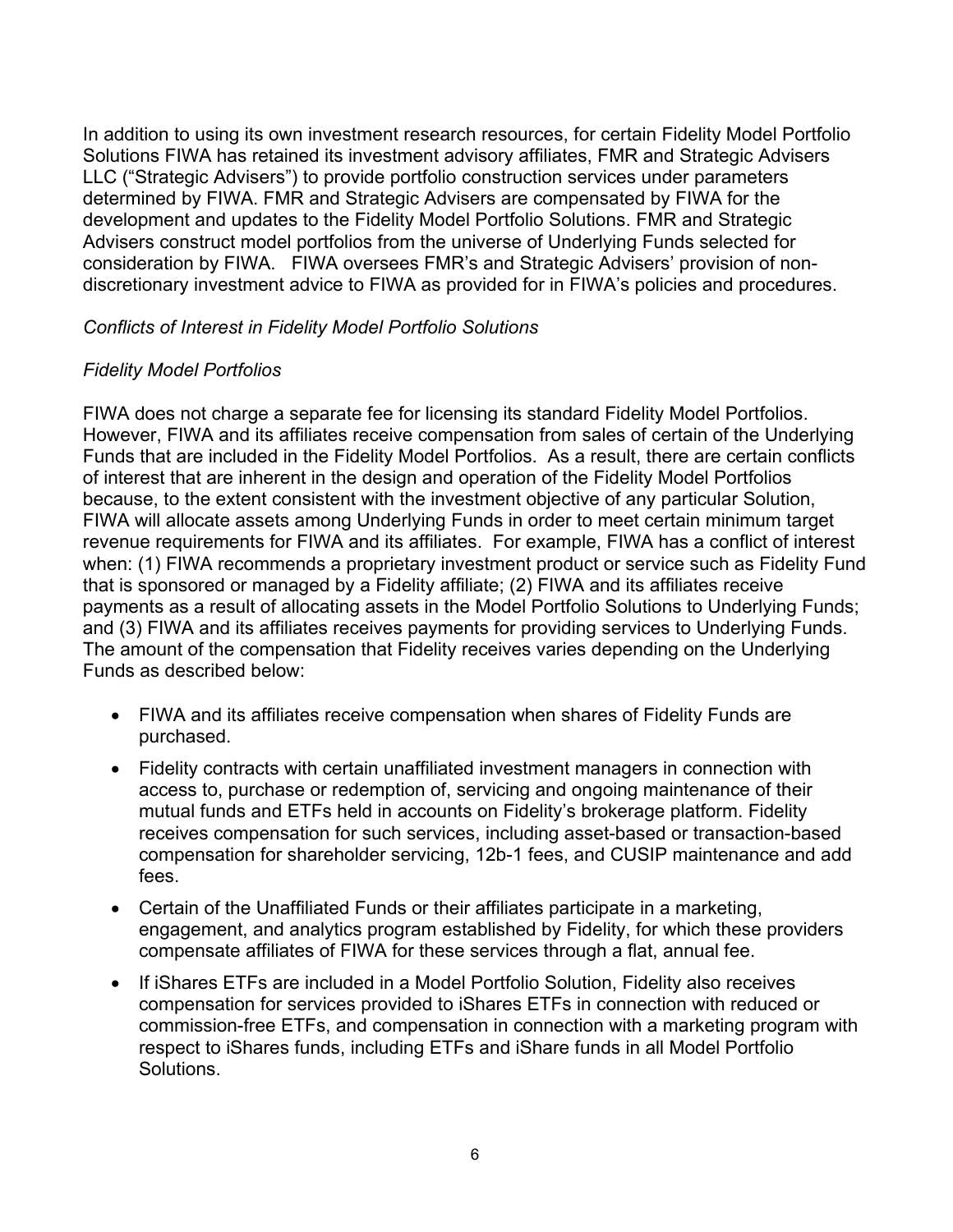• Fidelity has arrangements to receive compensation, through a flat annual fee, from a limited number of other unaffiliated investment managers for maintaining the technology and infrastructure to support their mutual funds and ETFs held in accounts on Fidelity's brokerage platform.

FIWA addresses these conflicts of interest by disclosing the nature of the compensation and related financial incentives in this Brochure and other materials relating to the Fidelity Model Portfolio Solutions. In addition, the amount paid to FIWA and its representatives does not vary based on the Underlying Funds selected when constructing the Fidelity Model Portfolios and the compensation arrangements for applicable investment professionals who develop the Fidelity Model Portfolios at FIWA's affiliates do not vary based on the Underlying Funds selected for such Fidelity Model Portfolios. In general, however, Intermediaries and Platforms should understand that a substantial portion if not the majority of the assets in the Fidelity Model Portfolio Solutions generally will be allocated to Fidelity Funds and Unaffiliated Funds that pay compensation to FIWA and its affiliates. This is because, to the extent consistent with the overall investment objective of any particular Fidelity Model Portfolio Solution, FIWA will allocate assets among Underlying Funds in order to meet certain minimum target revenue requirements for FIWA and its affiliates. Specific information about the composition of the Fidelity Model Portfolio Solution can be found in marketing material for each Fidelity Model Portfolio.

The Underlying Funds used in the Fidelity Model Portfolios Solutions represent only a subset of all possible mutual funds and ETFs that could be included. FIWA does not consider all available third-party and affiliated products that may be appropriate for a given Fidelity Model Portfolio. Underlying Funds are not necessarily the least expensive or best performing of all possible products. The universe of Underlying `Funds has been selected by FIWA for inclusion in the Fidelity Model Portfolios based on eligibility for the mutual funds or ETFs to be distributed to Intermediaries, other measures designed to be consistent with the model parameters related to the asset allocation goals of the model, expenses, asset classes and Intermediary interest and whether such products result in compensation to Fidelity. Each Fidelity Model Portfolio is designed to result in minimum revenue amounts to FIWA and its affiliates. Certain eligibility criteria based on other factors such as performance and other measures are applied to the universe of products to produce a Fidelity Model Portfolio Solution designed to achieve its stated objective. Within any given Fidelity Model Portfolio Solution, the costs to shareholders and benefits to FIWA and its affiliates vary compared with any other Fidelity Model Portfolio based on the different asset class allocations to the various Underlying Funds (e.g., equity versus fixed income funds), each of which have their own expenses as provided for in their registration statements.

Each Intermediary, including those using FMAX or AMP, and not FIWA, is responsible for determining whether any Fidelity Model Portfolio Solution, including the Solution's asset allocation mix and share class, is suitable for the Underlying Clients. Not all of the underlying investments in the Fidelity Models Portfolio Solutions are available across all Platforms on which they may be made available to Intermediaries and capabilities of Platforms vary.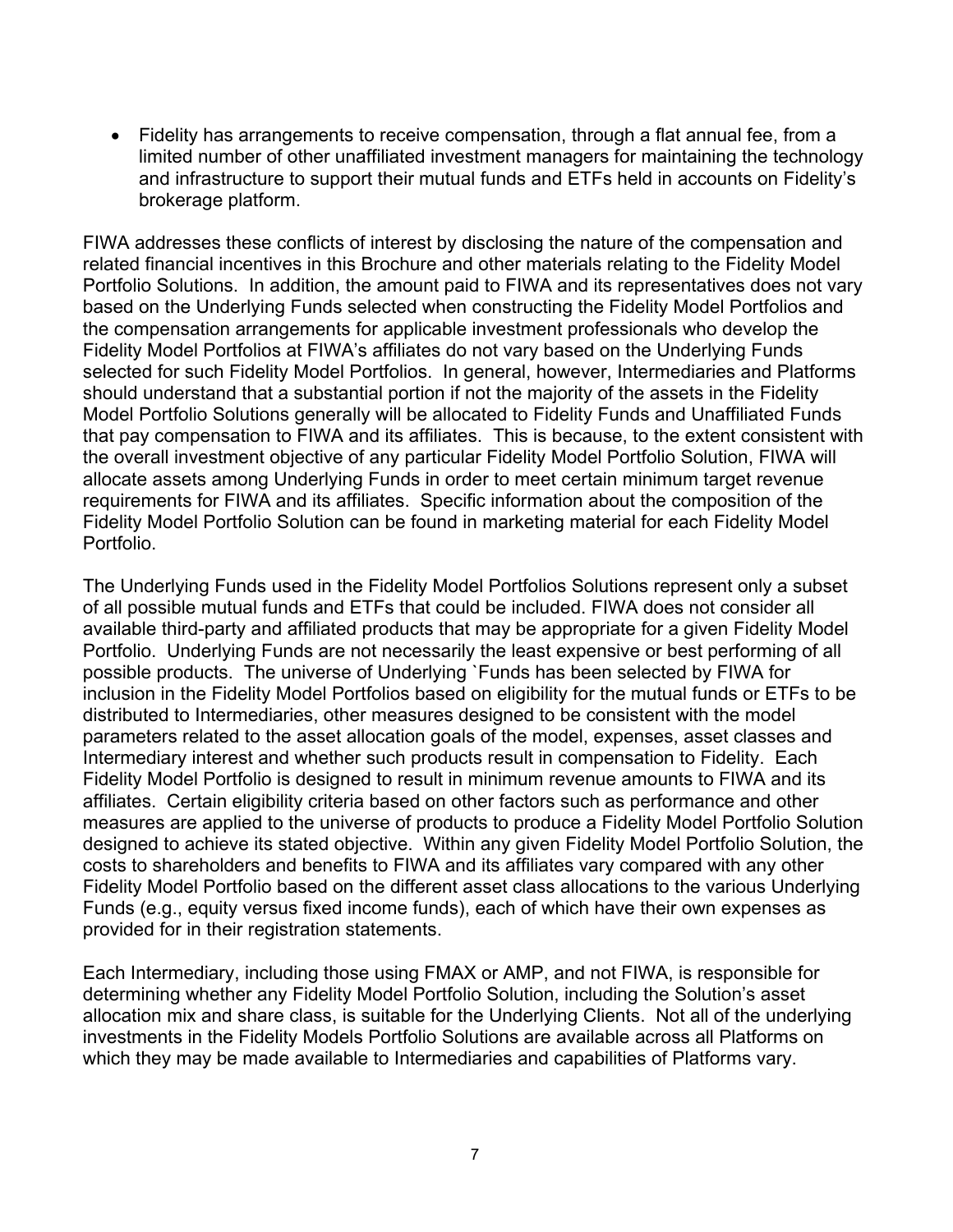Affiliates of FIWA manage mutual funds or ETFs that are substantially similar to the Fidelity Funds but have higher or lower fees and expenses. Such mutual funds are not available for inclusion in the Fidelity Model Portfolio Solutions but may be bought on a stand-alone basis by an Intermediary for their Underlying Clients in certain circumstances. An Underlying Client who holds a less-expensive share class of a fund will pay lower fees over time, and earn higher investment returns, than an Investor who holds a more expensive share class of the same mutual fund. Information and other marketing materials provided by FIWA concerning the Fidelity Model Portfolio Solutions may not be indicative of a client's actual experience. The Fidelity Model Portfolio Solutions and any allocations within them are subject to change. Other Underlying Funds and SMAs that are available have lower fees and expenses that Intermediaries could utilize.

## *SMAs*

When FIWA produces a Model Portfolio Solution that includes an SMA, it has an incentive to use a Fidelity Advisor SMA because sales of the Fidelity Advisor SMAs result in compensation to FIWA. Underlying Clients of Intermediaries that use any SMA, including Fidelity Advisor SMAs, pay a fee to the Intermediary which in turn pays FIWA for the Fidelity Advisor SMA. On a relative basis, FIWA generally receives more compensation when providing a Fidelity Advisor SMA than it does when it produces a Model Portfolio Solution that includes Fidelity Funds. As a consequence, when designing a Model Portfolio Solution that includes Fidelity Advisors SMAs, FIWA has an incentive to include more of the Solution's assets in the SMA. However, Solutions that include Underlying Funds and SMAs generally have limits on the amount of SMAs that may be included because of asset class constraints (diversification requirements), limited SMA availability, third-party platform eligibility and other factors. When FIWA is producing a Model Portfolio with SMA, it has an incentive to use Fidelity Advisor SMAs versus Unaffiliated SMAs because of the compensation FIWA and its affiliates receive when it sells Fidelity Advisors SMAs. An Unaffiliated SMA within a Fidelity Model Portfolio Solution could be invested in through FIWA's FMAX platform, which is a separate service of FIWA discussed in a FIWA brochure dedicated to FMAX. Unaffiliated SMAs that use the FMAX platform pay installation and maintenance fees which are further described in that brochure. Availability of Unaffiliated SMAs on certain Platforms may affect the choice of Unaffiliated SMAs due to operational requirements.

#### *Share Class Selection*

The share classes of the Fidelity Funds for a given Fidelity Model Portfolio Solution are selected by FIWA based on various considerations including the Intermediaries' share class preferences relative to expense ratios and revenue-sharing opportunities with the Intermediary, share classes used by other asset managers in competing model portfolios, and compensation to FIWA and its affiliates based on the Fidelity Funds. The share classes available for a given Fidelity Fund in the model portfolios are limited to the share classes designated by FIWA. FIWA has generally designated that each Fidelity Model Portfolio is made available in Class Z and Class I shares. More information about those share classes and how an Intermediary may receive compensation from FIWA and its affiliates for offering Fidelity Model Portfolios that include the Fidelity Funds is provided in the offering documents for the Underlying Funds. The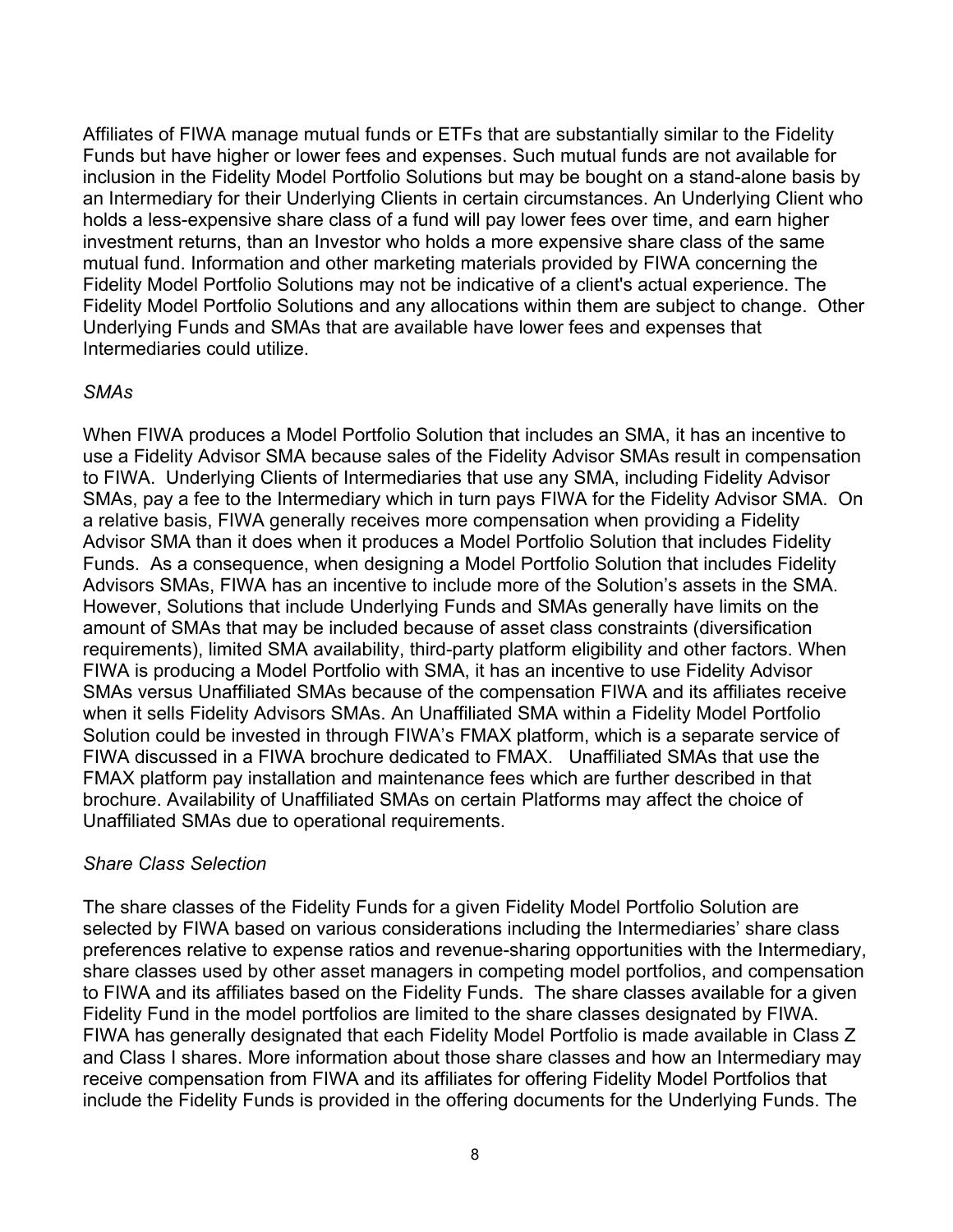Intermediary using a Fidelity Model Portfolio Solution solely determines whether the share class for a particular Solution is appropriate for its Underlying Client, not FIWA.

When including an Unaffiliated Fund in a standard Model Portfolio Solution, FIWA chooses the relevant institutional share class, which is generally the least expensive share class for that Unaffiliated Fund. However, it is the Intermediary's ultimate responsibility to choose any share class for any Underlying Fund in a Model Portfolio Solution and to take into account minimum requirements and other factors when doing so. In a custom Model Portfolio Solution, FIWA will use the share class of any Unaffiliated Fund as determined by the Intermediary.

### *Custom Fidelity Model Portfolio Solutions*

At the request of an Intermediary, FIWA will provide non-discretionary investment advice through creation of a Custom Model Portfolio Solution designed to meet an Intermediary's specific needs. While a Custom Model Portfolio Solution is often a Fidelity Model Portfolio comprised of Underlying Funds, FIWA can also create a Custom Model Portfolio Solution that involves SMAs. The Intermediary provides parameters to FIWA for the construction of such Custom Model Portfolio Solutions, such as the overall asset allocation to be achieved or the underlying investment and risk or other characteristics, including what role each party plays in recommending and approving the Underlying Funds, the proportion of affiliated and unaffiliated investments, and eligibility criteria for selection of the Underlying Funds and SMAs. The Intermediary designates the share class of any Underlying Funds and determines whether it is appropriate for the Underlying Client, not FIWA. The Intermediary can override FIWA's recommendation to exclude an Underlying Fund based on quality criteria. The Intermediary may instead direct FIWA to use that Underlying Fund or choose from a suite of certain Underlying Funds which, in some cases, is affiliated with the Intermediary or offers the Intermediary additional compensation through revenue sharing or other arrangements. In these cases, FIWA is providing investment advice within the parameters dictated by the Intermediary as described in the exclusive license agreement or as otherwise agreed upon.

#### *Fidelity Advisor SMAs*

FIWA provides non-discretionary investment advice to Intermediaries in the form of Fidelity Advisor SMAs that may be offered directly or through a Platform. Such Intermediaries may make the Fidelity Advisor SMAs available through their proprietary Platforms, including turnkey asset management platforms. In addition, FIWA makes the Fidelity Advisor SMAs available through one of its other services, FMAX. For FMAX and certain other unaffiliated Platforms, FIWA subsidizes the cost of implementing and administering the Fidelity Advisor SMAs on the Platform. These Intermediaries arrange for implementation of the Fidelity Advisor SMAs, in whole or in part, as each Intermediary will be responsible for implementing the Fidelity Advisor SMAs based on the objectives, guidelines and restrictions of the Intermediary's Underlying Clients. Intermediaries, and not FIWA, have discretion over the assets of the Underlying **Clients**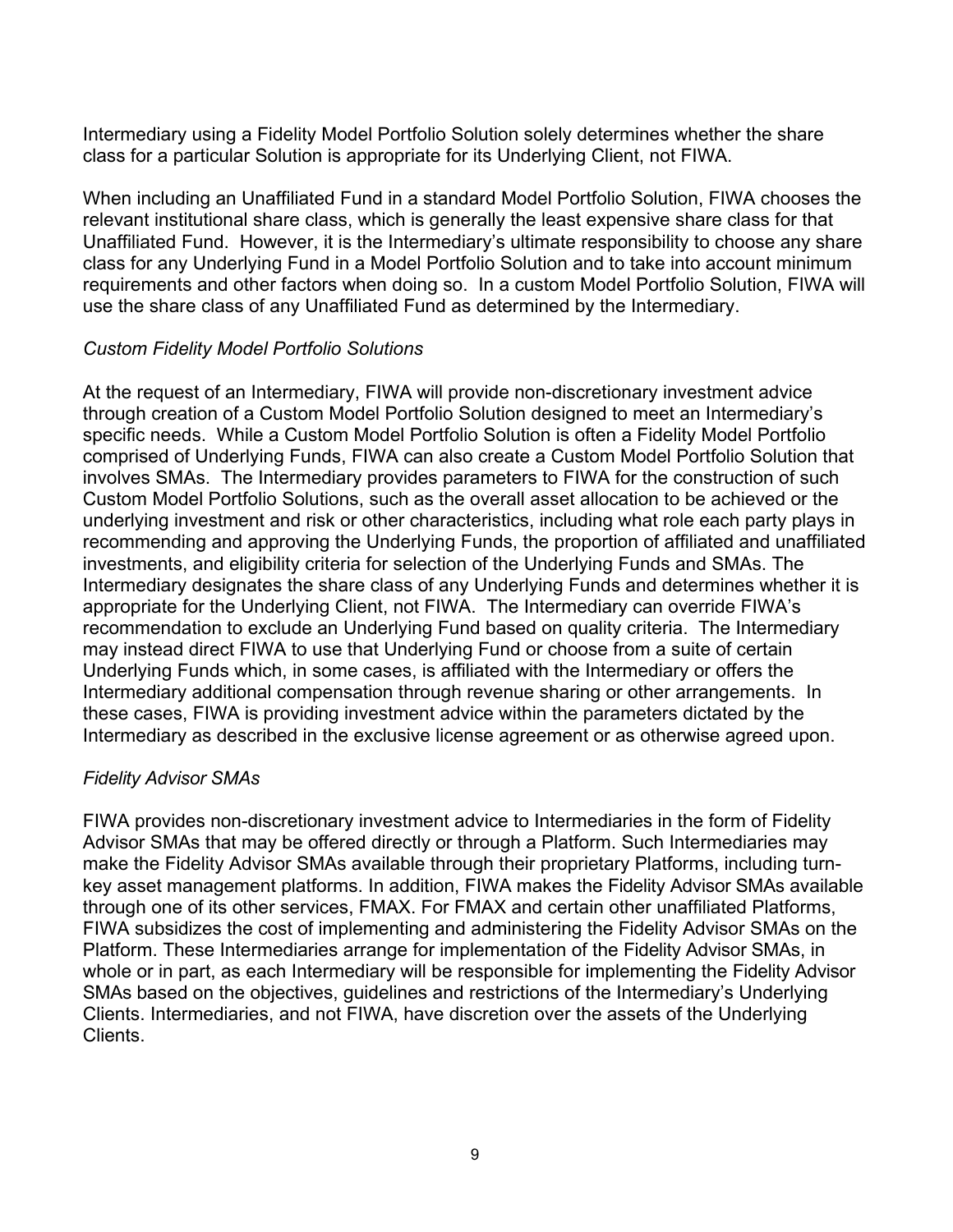FMR, a FIWA affiliate, provides the Fidelity Advisor SMAs to FIWA. FMR is compensated by FIWA for the development and delivery of the Fidelity Advisor SMAs. Fidelity Advisor SMAs' portfolio holdings derive from an optimization process that originates from one or several mutual funds or institutional portfolios managed by affiliates of FIWA. In most cases the mutual funds or institutional portfolios have similar objectives and guidelines to the Fidelity Advisor SMAs, however, certain Fidelity Advisor SMAs do not utilize mutual funds or institutional portfolios with similar objectives and guidelines. The optimization process limits the number of holdings in the Fidelity Advisor SMAs from the original holdings in the mutual funds or institutional portfolios and applies other guidelines and controls for other variables. While certain Fidelity Advisor SMAs consider a similar mutual fund or institutional portfolio holdings as part of their optimization process, the Fidelity Advisor SMAs and a similar mutual fund or institutional portfolio are not, and are not meant to be, substantially similar products.

### *Assets Under Management*

As of March 28, 2022, FIWA managed \$2,843,392,652 of client assets on a discretionary basis in relation to services that are not covered by this brochure. As of March 28, 2022, FIWA did not have any non-discretionary regulatory assets under management.

## <span id="page-9-0"></span>**FEES AND COMPENSATION**

## *Fidelity Model Portfolios*

FIWA does not charge a separate advisory fee for the provision of the Fidelity Model Portfolios either as a standalone Solution or as part of a broader Solution. Use of the Fidelity Model Portfolios will result in the payment of fees to the Underlying Funds as provided for in the prospectus to each such fund, and the fees received from investment in the Underlying Funds will be shared by affiliates involved in distributing and advising both the Fidelity Model Portfolios and the Underlying Funds, including FDC, FIWA, FMR, and Strategic Advisers. Each Underlying Fund incurs advisory, administrative, and custodial fees, as well as other fees and expenses that it pays out of each fund's own assets, meaning that such costs are indirectly borne by Underlying Clients as shareholders of each applicable fund. Please consult the applicable prospectus of each Underlying Fund for information about the specific fund's expense ratio.

Within a given Fidelity Model Portfolio, the cost to shareholders and benefits to FIWA and its affiliates across the Underlying Funds within that Fidelity Model Portfolio will vary. As a result, FIWA and its affiliates have a financial incentive to select Underlying Funds that pay additional revenue to its affiliates as revenue to Fidelity is generally increased with additional sales of any Fidelity Funds and Unaffiliated Funds from which FIWA's affiliates receive additional compensation. However, the amount paid to FIWA and its representatives does not vary based on the Underlying Funds selected when constructing the Fidelity Model Portfolios and the compensation arrangements for applicable investment professionals who develop the Fidelity Model Portfolios at FIWA's affiliates do not vary based on the Underlying Funds selected for such Fidelity Model Portfolios.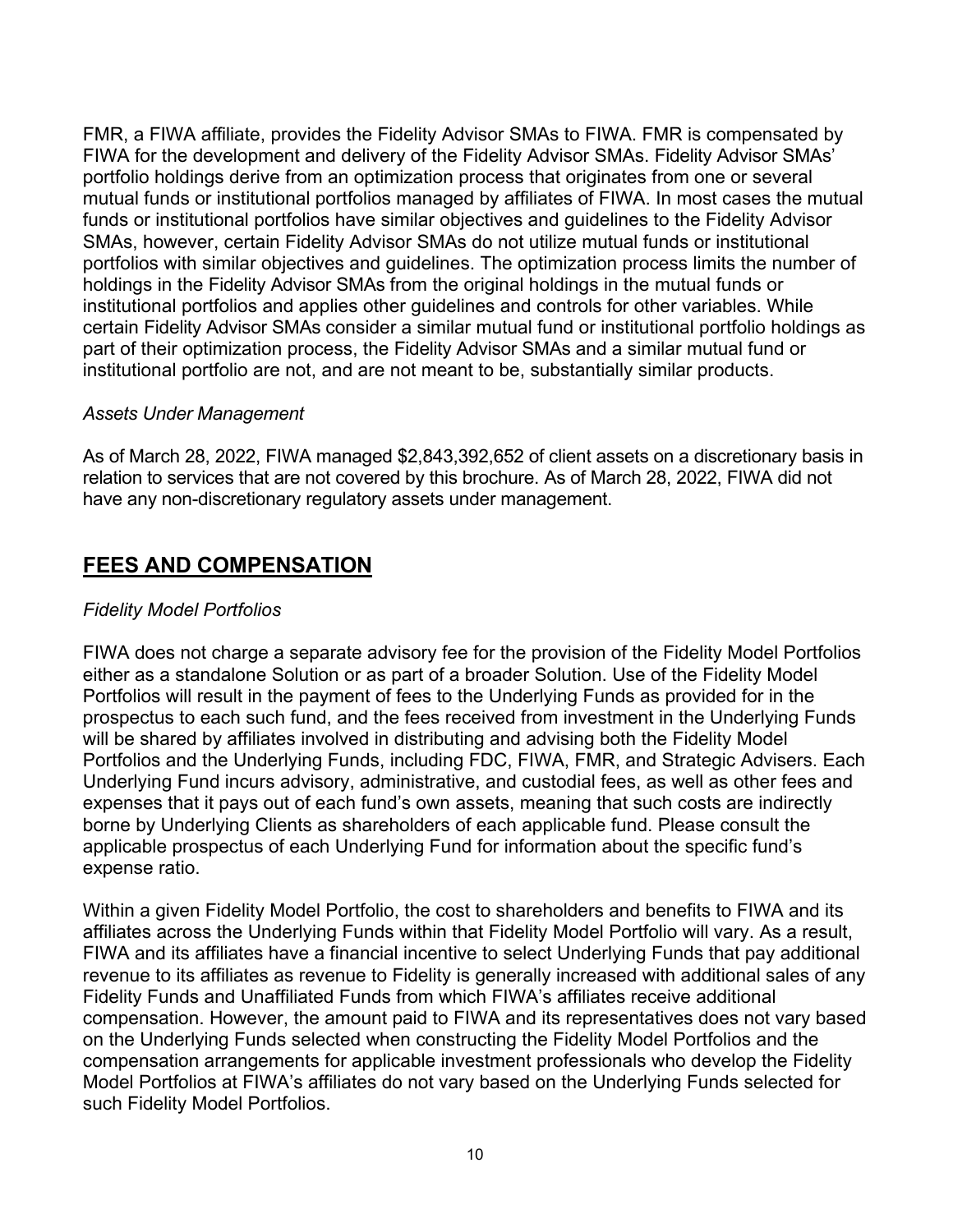#### *Custom Model Portfolio Solutions*

For the Custom Model Portfolio Solutions created for Intermediaries, FIWA either charges an advisory fee to the Intermediary for the provision of the custom models and/or the use of the custom model will result in the payment of fees to FIWA and its affiliates through investment in Underlying Funds as described above. Please see the Fidelity Model Portfolios section above for details on how the fees paid by shareholders in the Underlying Funds are shared with FIWA and its affiliates.

In certain cases, and as agreed to with the Intermediary, FIWA will charge an advisory fee to the Intermediary in addition to receiving fees from investments in the Underlying Funds. Such advisory fees are determined based on the Custom Model Portfolio Solution designed for each particular Financial Intermediary.

### *Fidelity Advisor SMAs*

FIWA charges an advisory fee for the provision of the Fidelity Advisor SMAs which is paid by the Intermediaries that use the Fidelity Advisor SMAs with its Underlying Clients. In the case of Fidelity Model Portfolios with SMAs, any such advisory fee will only be charged on the portion of assets allocated to Fidelity Advisor SMAs. The fee FIWA receives derives from the advisory fee the Intermediary charges its Underlying Clients for advisory services. For FMAX, FIWA does not charge a separate fee for the Fidelity Advisor SMAs; however, end investors in the FMAX platform pay a program fee which generally includes all of FIWA's services to that platform, including access to the Fidelity Advisor SMAs. Please refer to the Intermediary's Form ADV 2A brochure, or FIWA's Form ADV 2A brochure for the FMAX platform, as applicable, for additional information on such fees and expenses. The fee FIWA receives may be transmitted through the Platform or turnkey asset manager that hosts the Fidelity Advisor SMAs. Fees are negotiable in certain circumstances. Fees received from the Fidelity Advisor SMAs will be shared by affiliates involved in distributing and advising the Fidelity Advisor SMAs, including FDC and FMR. The standard fee range for Fidelity Advisors SMAs are 28 to 35 basis points.

## **Other Issues Relating to Fees for All Fidelity Model Portfolio Solutions**

Underlying Clients that invest using Fidelity Model Portfolio Solutions may be charged fees and expenses by its applicable Intermediary in the Intermediary's sole discretion. FIWA does not receive any compensation from fees charged by an Intermediary to an Underlying Client, nor it is involved in or have any control over such fees. Please refer to the Intermediary's Form ADV 2A brochure, as applicable, for additional information on such fees and expenses.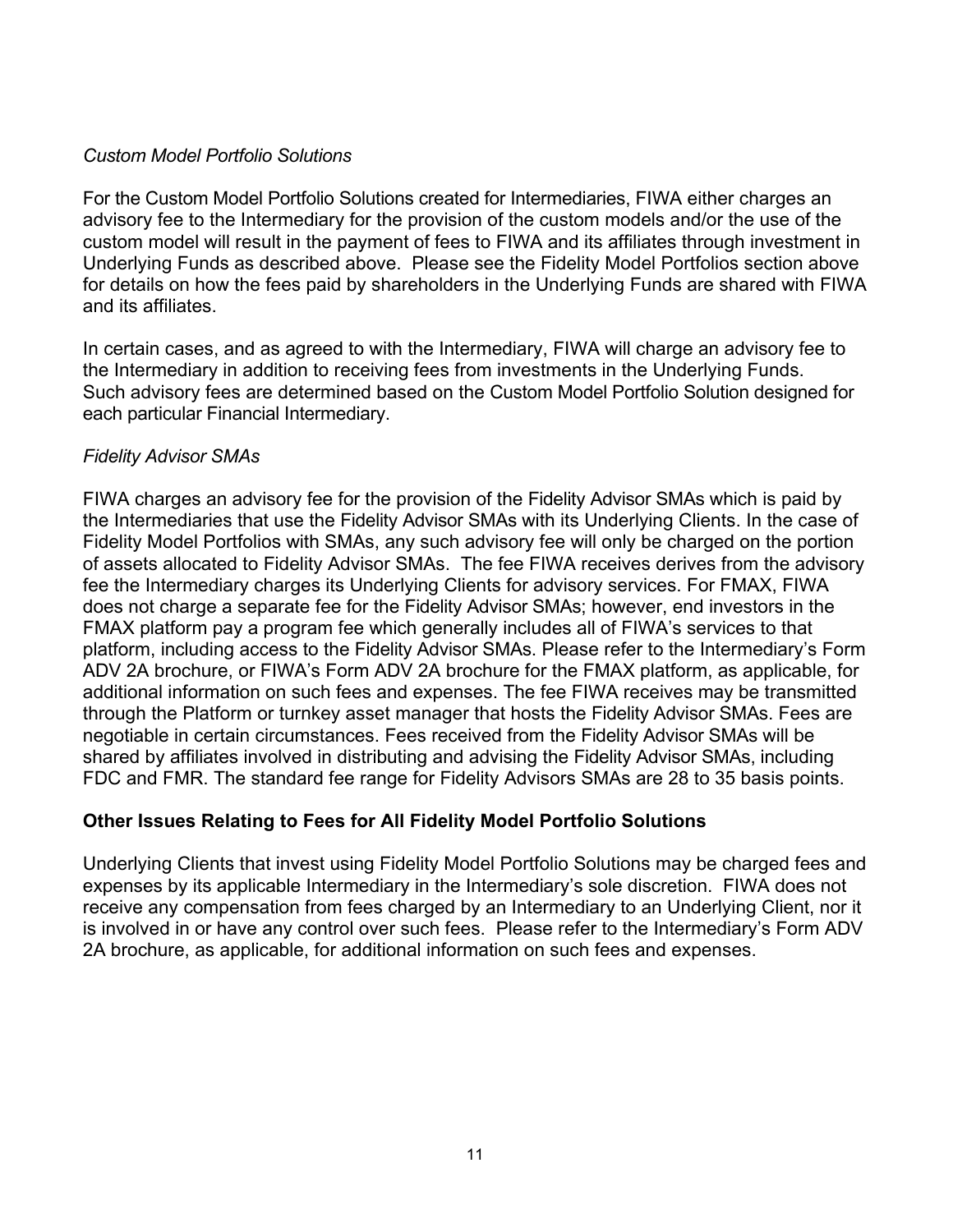## **Representative Compensation**

Representatives of FIWA engage in sales and relationship activities with Intermediaries, but do not generally meet with Underlying Clients. However, upon request, certain FIWA representatives, including a team of investment consultants and portfolio construction specialists, may participate in meetings with Underlying Clients to assist Intermediaries in discussing the Fidelity Model Portfolio Solutions. Representatives of FIWA who create and maintain Fidelity Model Portfolio Solutions or representatives of FIWA affiliates who market the Fidelity Model Portfolio Solutions to Intermediaries, receive a salary, bonus, and non-cash incentives based on criteria including asset flow volumes. Furthermore, in some cases, certain representatives of FIWA and its affiliates who market the Fidelity Model Portfolio Solutions to Intermediaries receive commissions or compensation for accumulating assets at FIWA's affiliates. The compensation noted above creates a financial incentive for certain representatives of FIWA and its affiliates to suggest use of Fidelity Model Portfolio Solutions and/or products and services that use affiliated products. However, in all cases, Intermediaries retain sole responsibility and discretion for determining whether to recommend a particular Fidelity Model Portfolio Solution.

# <span id="page-11-0"></span>**PERFORMANCE-BASED FEES AND SIDE-BY-SIDE MANAGEMENT**

FIWA does not charge any performance-based fees for provision of the Fidelity Model Portfolio Solutions.

Certain of FIWA's (in the case of FIWA Discretionary Management services where FIWA's affiliate, FMR, is sub-adviser) or its affiliates' discretionary accounts may, for unrelated reasons, invest in funds that are also included in the Fidelity Model Portfolio Solutions from time to time. Certain recommendations implicit in the Fidelity Model Portfolio Solutions reflect recommendations being made by FIWA's affiliates to their discretionary accounts. FIWA also provides its research to other affiliates and unaffiliated investment managers and financial institutions. FIWA's affiliates may have commenced trading before the Intermediary received or acted upon updates to the Fidelity Model Portfolio Solutions. As a result, in certain circumstances, Underlying Clients that are using the Fidelity Model Portfolio Solutions could experience price differentials that may result from FIWA's affiliates placing similar, and possible larger, orders for their discretionary accounts which could result in different prices for the Underlying Funds or securities within the SMAs. Further, while FIWA's affiliates generally take reasonable steps to minimize the market impact caused by their discretionary management, FIWA and its affiliates have no such control over the Intermediaries' trading of Fidelity Model Portfolio Solutions. Strategic Advisers, which provides FIWA with certain of the Fidelity Model Portfolios, will typically manage nominal seed accounts of proprietary assets in each of the Fidelity Model Portfolios solely for purposes of generating and maintaining a performance track record.

Strategic Advisers' proprietary accounts incorporate updates to the Fidelity Model Portfolios only after information regarding updates to the Fidelity Model Portfolios has been disseminated to the Intermediaries which are contracted with FIWA.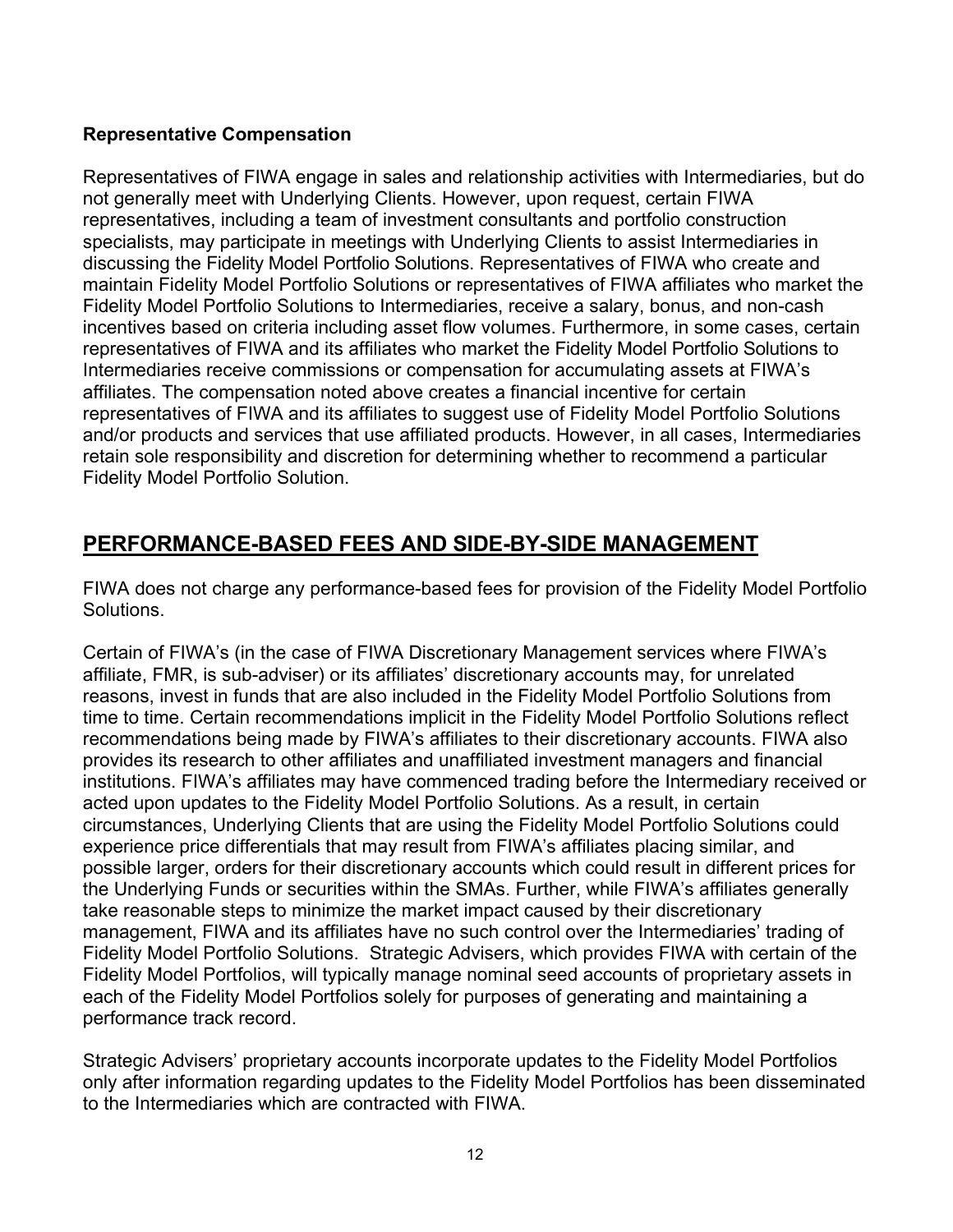Different accounts trading in the Fidelity Model Portfolio Solutions may experience differences in pricing, valuation and ultimately performance due to disparities in the timing of trading implementation, among other factors.

In addition, conflicts of interest are present in providing the Fidelity Advisor SMAs (including Fidelity Advisor SMAs included in Fidelity Model Portfolios with SMA) to Intermediaries, on the one hand, and FIWA's affiliates' discretionary management, including (1) discretionary management by FIWA's affiliates in the form of similar mutual funds or institutional portfolios to the Fidelity Advisor SMAs; (2) FIWA's affiliates trading on behalf of a nominal seed account for performance tracking purpose of the Fidelity Advisor SMAs (the "Performance Seed Account"); and (3) trades for other accounts or products managed by Fidelity and its affiliates, on the other hand. Because Fidelity Advisor SMAs utilize an optimization process that originates with a common strategy of a similarly managed mutual fund or institutional portfolio, securities recommendations in the Fidelity Advisor SMAs could, at times, reflect recommendations being made by FIWA's affiliates to their discretionary accounts. Depending on the particular facts and circumstances of a trade, FIWA's affiliates will have typically commenced trading in the similar mutual fund or institutional portfolio, Performance Seed Account, and perhaps elsewhere among the accounts managed by FIWA's affiliates, before the Intermediary received or acted upon updates to the Fidelity Advisor SMAs. As a result, in certain circumstances, Underlying Clients that are using the Fidelity Advisor SMAs could experience price differentials that result from FIWA's affiliates placing similar, and likely larger, orders for their discretionary accounts which could result in different prices for the securities within the Fidelity Advisor SMAs. Further, different accounts trading in the Fidelity Advisor SMAs may experience differences in pricing, valuation and ultimately performance due to disparities in the timing of trading implementation, among other factors.

While the Performance Seed Account receives updates to the Fidelity Advisor SMAs generally before such updates are provided to Intermediaries, because the Performance Seed Account is a proprietary account of nominal assets that generally trades last according to FIWA's affiliates' trade allocation policies and procedures, we believe this conflict of interest is mitigated.

FIWA or its agent disseminates updates to its Fidelity Advisor SMAs and has provided such party with direction to update all Intermediaries with updates to the Fidelity Advisor SMAs on a fair and equitable basis over time. However, while FIWA generally takes reasonable steps to put in place a fair and equitable system to disseminate changes to the Fidelity Advisor SMAs and FIWA's affiliates generally take reasonable steps to minimize the market impact caused by their discretionary management, FIWA and its affiliates have no such control over the Intermediaries' trading of Fidelity Advisor SMAs.

Under the U.S. Investment Advisers Act of 1940, FIWA owes a fiduciary duty to its Intermediary clients, consisting of a duty of care and a duty of loyalty. Although the application of FIWA's fiduciary duty may be shaped by agreement with Intermediaries, this duty cannot, unless specifically set forth in statute, be waived by contract or practice. Accordingly, investment management agreements with FIWA that include an express limitation of FIWA's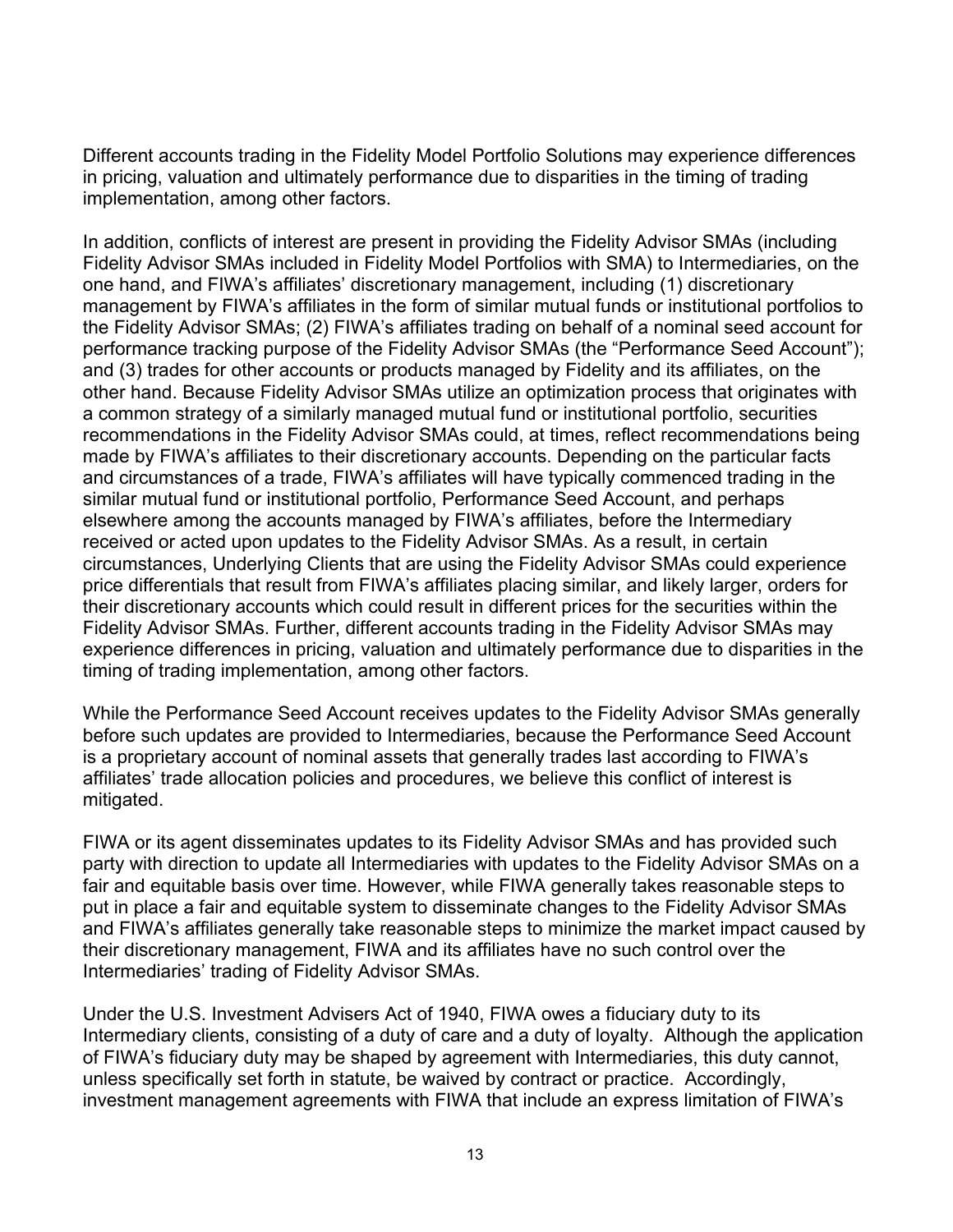liability for acts of gross negligence, negligence, or similar standards are not applicable to FIWA's federal fiduciary duty owed to the Intermediary. Intermediaries will have the right to seek redress against FIWA for such non-waivable fiduciary violations in addition to other rights the Intermediary may have under state and federal law.

## <span id="page-13-0"></span>**TYPES OF CLIENTS**

FIWA provides non-discretionary investment advice to Intermediaries in the form of the Fidelity Model Portfolio Solutions directly or through Platforms. FIWA does not provide such nondiscretionary investment advice directly to any Underlying Clients. If this Form ADV Part 2A brochure is provided to an Intermediary or Underlying Clients with whom FIWA does not have an advisory relationship, or where it is not legally required to be delivered, it is provided to the Intermediary solely for informational purposes and does not imply that FIWA has an advisory, fiduciary or any relationship at all with such Underlying Clients.

# <span id="page-13-1"></span>**METHODS OF ANALYSIS, INVESTMENT STRATEGIES, AND RISK OF LOSS**

## *Fidelity Model Portfolios and Fidelity Advisor SMAs*

The Fidelity Model Portfolios and Fidelity Advisor SMAs constructed by FMR use various methodologies, including fundamental and quantitative analysis. The various model portfolios are designed to implement strategies keyed to specified fixed income/equity allocation options based on investment guidelines agreed upon between FMR and FIWA. Model portfolios consist of individual stocks or in the case of certain models, mutual funds and/or ETFs, including Underlying Funds. The funds used in the model portfolios represent only a subset of all mutual funds and ETFs. As a result, the investment performance of such model portfolios is driven by the performance of such underlying mutual funds or ETFs and the portfolios may have limitations on their ability to optimize tax, diversification and other factors or otherwise hedge risk.

The Fidelity Model Portfolios constructed by Strategic Advisers use a systematic approach, in conjunction with a quantitative methodology, for selecting mutual funds and ETFs from the universe of Underlying Funds, and based on investment guidelines agreed upon between Strategic Advisers and FIWA. When constructing certain Fidelity Model Portfolios, Strategic Advisers uses an algorithmic approach to combine a set of investment options whose overall risk characteristics, when viewed as a portfolio, are designed to be similar to those of an appropriate asset allocation strategy for a particular risk profile. An important objective of this process is to enhance expected risk-adjusted returns while adhering to the relevant set of risk constraints. These strategies utilize a series of long-term asset allocation benchmarks as a basis for portfolio construction; these benchmarks consist of weighted, market index benchmarks designed to represent an appropriate asset-class mix for a given investor profile, from conservative to aggressive growth. Using the outcome of the evaluation described above, the portfolio construction process identifies the model portfolio based upon the long-term asset allocation benchmarks for stock, bond, and/or short-term asset classes. For certain other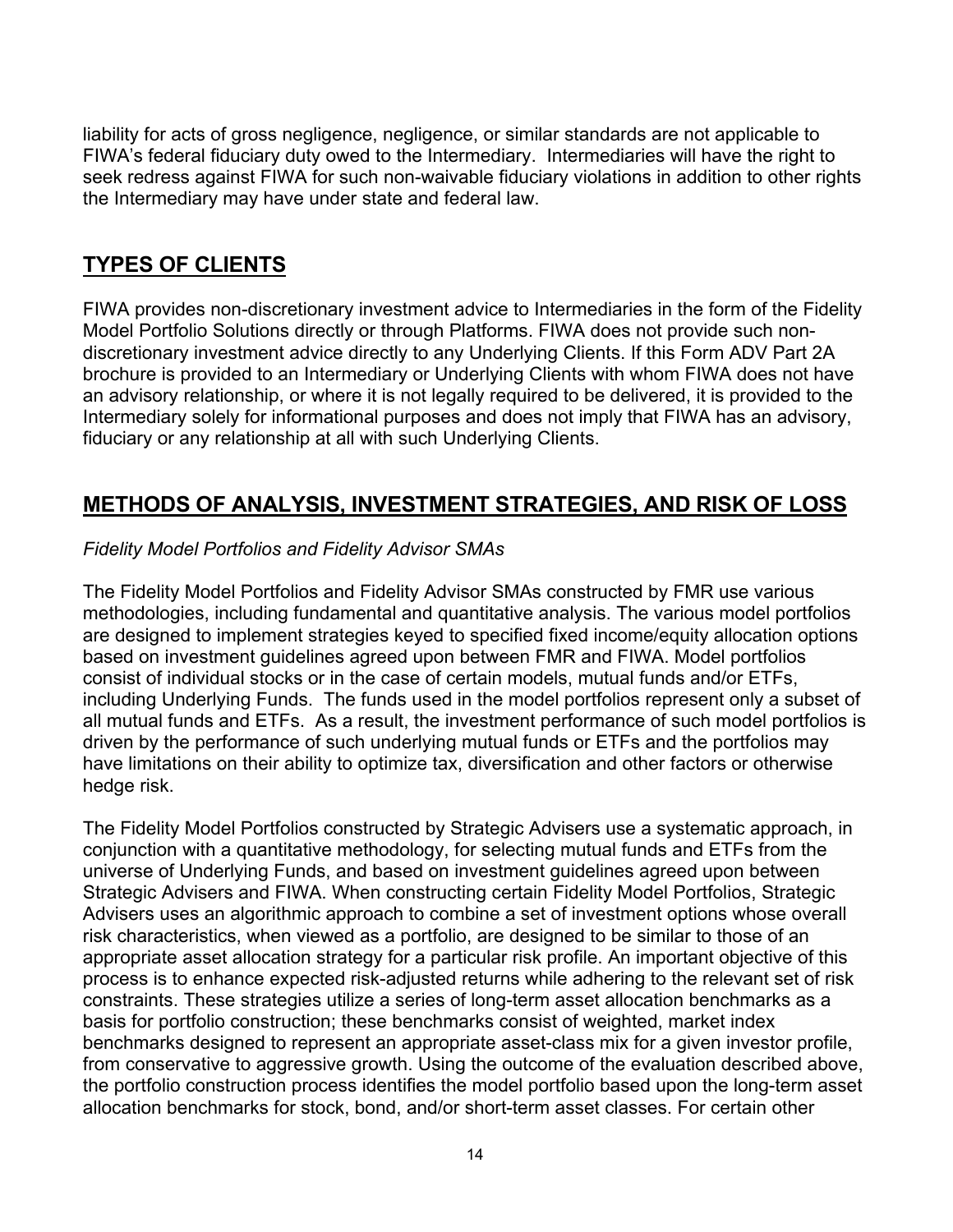Fidelity Model Portfolios, Strategic Advisers uses an algorithmic approach to combine a set of investment options designed to maximize yield for a particular risk profile.

### *Custom Model Portfolios Solutions*

Custom Model Portfolio Solutions are designed to achieve the agreed upon Intermediary objective(s). The Custom Model Portfolio Solutions constructed by FIWA use a systematic approach in conjunction with a quantitative and qualitative methodology for selecting mutual funds or ETFs based on the parameters the Intermediary places on the composition of such custom models. FIWA's quantitative and qualitative methodology considers the research provided by FIWA's fundamental and quantitative investment manager research teams. When constructing certain Custom Model Portfolio Solutions, FIWA uses an algorithmic approach to combine a set of investment options whose overall risk characteristics, when viewed as a portfolio, are designed to meet the Intermediary's objectives that can be subject to change based on a qualitative overlay if agreed to by the Intermediary. The Intermediary is responsible for providing final approval of the Custom Model Portfolio Solutions constructed by FIWA.

### *Fidelity Model Portfolios with SMA*

The Fidelity Model Portfolios with SMA are constructed by FIWA using a systematic approach in conjunction with a quantitative and qualitative methodology, for selecting mutual funds, ETFs or SMAs. FIWA uses an algorithmic approach to initially identify a set of investment options whose overall risk characteristics, when viewed as a portfolio, generally meet the design parameters, with final portfolio construction subject to change based on a qualitative overlay. In further limiting the universe of investments, additional weight is allocated to products that provide revenue to Fidelity as described further in the Client Referrals and Other Compensation section below. These products may be unaffiliated. Fidelity Models Portfolios with SMA are also constructed to meet minimum revenue thresholds to Fidelity.

#### **Material Investment Risk and Risk of Loss**

Past performance is no guarantee of future results. An investment may be risky and may not be suitable for an Underlying Client's goals, objectives and risk tolerance. An investment's value may be volatile and any investment involves the risk that you may lose money.

Diversification does not ensure a profit or guarantee against a loss.

There is no guarantee that the use of any Fidelity model portfolio solution will achieve any particular result.

Investment performance of the Fidelity Model Portfolios Solutions depends on the performance of the underlying investment options and on the proportion of the assets invested in each underlying investment option over time. The performance of the underlying investment options depends, in turn, on their investments. The performance of these investments will vary day to day in response to many factors. Asset allocation strategies are subject to the volatility of the financial markets, including that of the underlying investment options' asset class.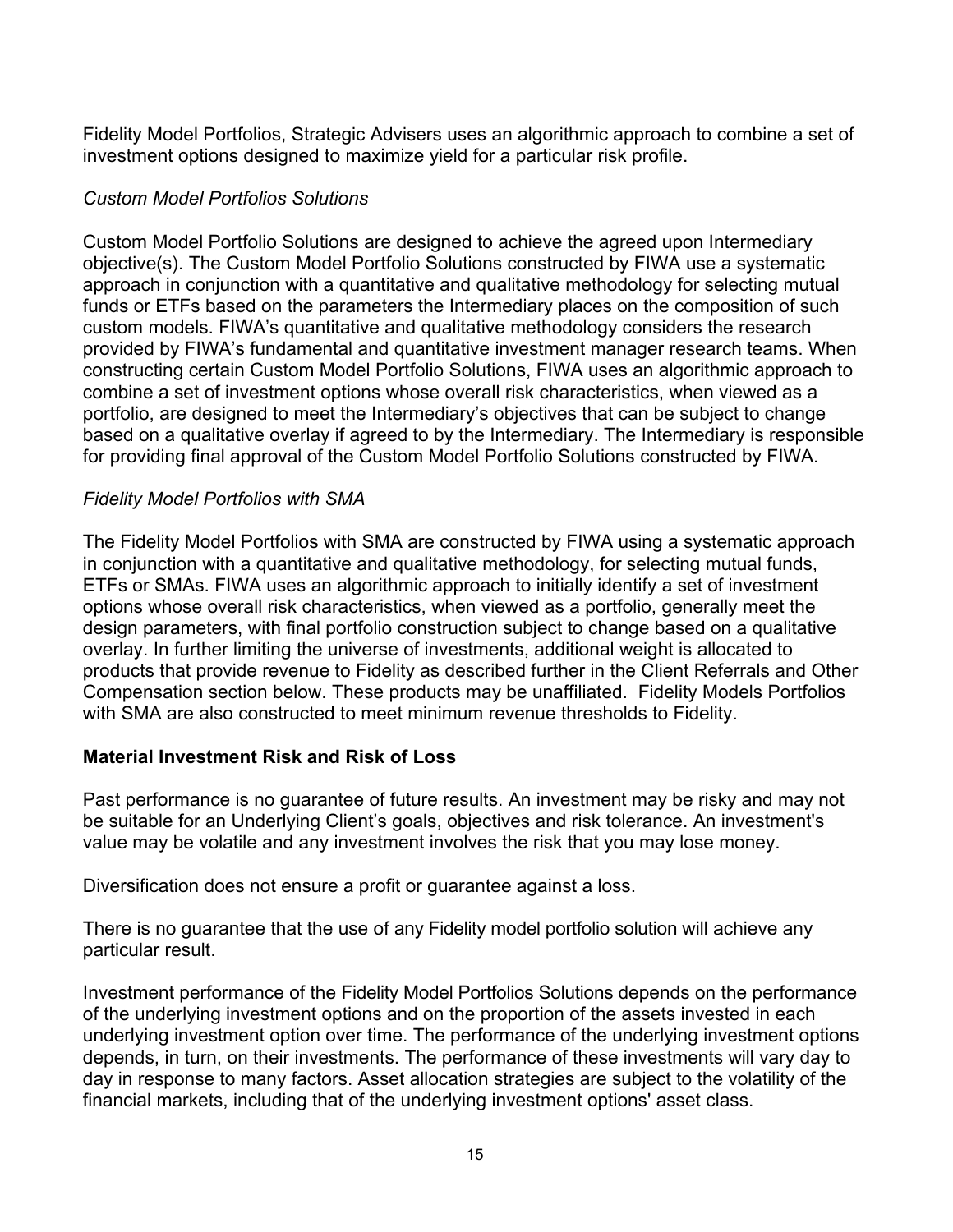Investment involves risk, including the risk of loss. Generally, among asset classes stocks are more volatile than bonds or short‐term instruments and can decline significantly in response to adverse issuer, political, regulatory, market, or economic developments. Although the bond market is also volatile, lower‐quality debt securities including leveraged loans generally offer higher yields compared to investment grade securities, but also involve greater risk of default or price changes. Foreign markets can be more volatile than U.S. markets due to increased risks of adverse issuer, political, market or economic developments, all of which are magnified in emerging markets. SMAs may have additional risks.

Many factors affect investment performance. Strategies that pursue investments in equities will be subject to stock market volatility, and strategies that pursue fixed income investments (such as bond or money market funds) will see values fluctuate in response to changes in interest rates. Developments that disrupt global economies and financial markets, such as war, acts of terrorism, economic sanctions, the spread of infectious illness or other public health issues, recessions or other events may magnify factors that affect performance. In addition, some countries experience low or negative interest rates, from time to time, which may magnify interest rate risk for the markets as a whole and for strategies. The discontinuation and replacement of LIBOR (an indicative measure of the average interest rate at which major global banks could borrow from one another) and other benchmark rates may have a significant impact on the financial markets and may adversely impact strategy performance. All strategies are ultimately affected by impacts to the individual issuers, such as changes in an issuer's credit quality, or changes in tax, regulatory, market, or economic developments. Non-diversified funds, separately managed accounts, and accounts that invest in a smaller number of individual issuers can be more sensitive to these changes. Nearly all investments or accounts are subject to volatility in non-U.S. markets, through either direct exposure or indirect effects on U.S. markets from events abroad. Those investments and accounts that are exposed to emerging markets are potentially subject to heightened volatility from greater social, economic, regulatory, and political uncertainties, as the extent of economic development, political stability, market depth, infrastructure, capitalization, and regulatory oversight can be less than in more developed markets.

Additionally, investments or accounts that pursue debt exposure are subject to risks of prepayment or default, and funds, separately managed accounts, or accounts that pursue strategies that concentrate in particular industries or are otherwise subject to particular segments of the market (e.g., money market funds' exposure to the financial services industry, municipal funds' exposure to the municipal bond market, or international or emerging markets funds' exposure to a particular country or region) can be significantly impacted by events affecting those industries or markets. Strategies that lead funds, separately managed accounts, or accounts to invest in other funds bear all the risks inherent in the underlying investments in which those funds invest, and strategies that pursue leveraged risk, including investment in derivatives, such as swaps (interest rate, total return, and credit default), and futures contracts and forward-settling securities, magnify market exposure and losses. Additionally, investments and accounts are subject to operational risks, which can include risk of loss arising from failures in internal processes, people, or systems, such as routine processing errors or major systems failures, or from external events, such as exchange outages.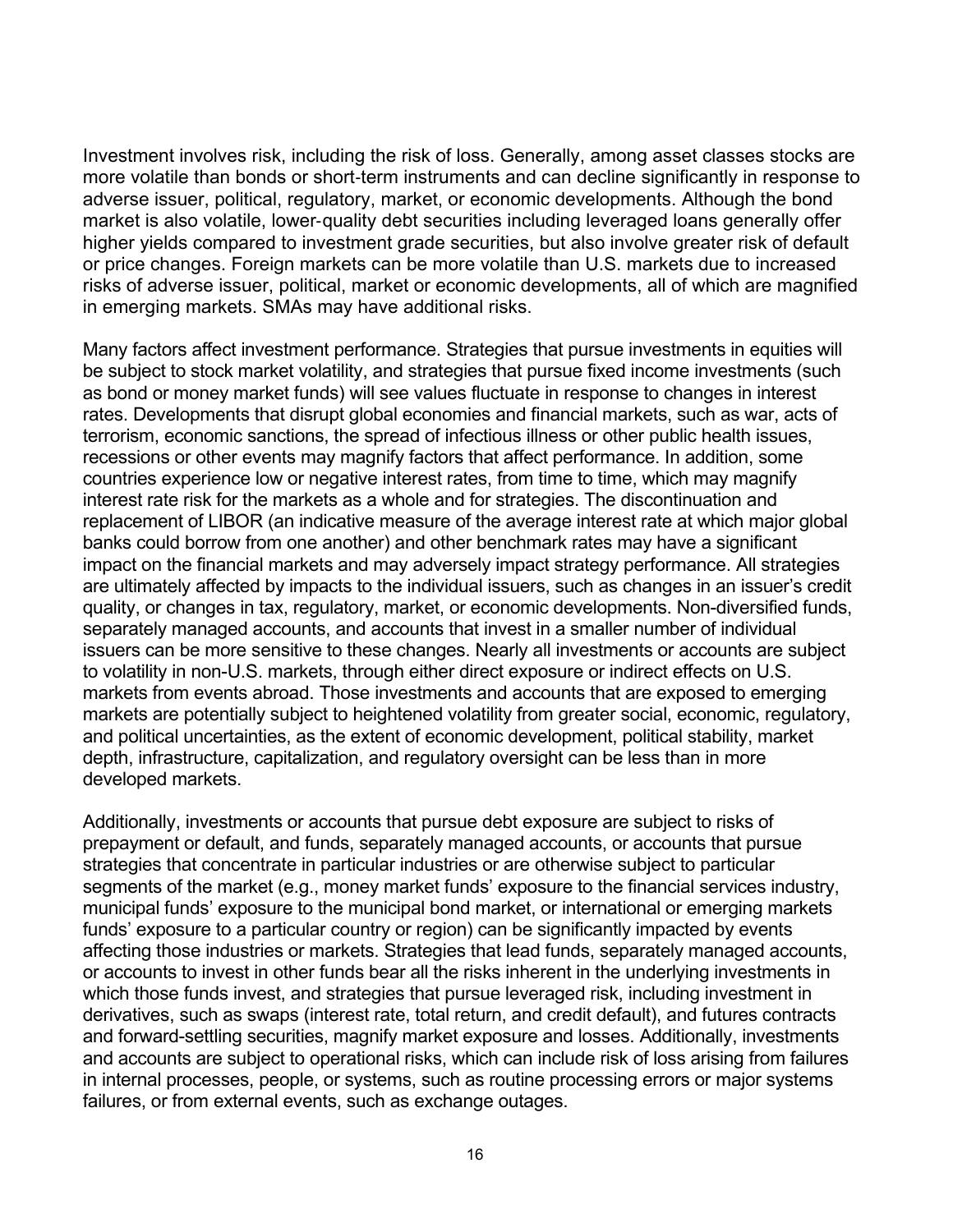High-risk strategies have the potential for substantial returns; however, there are correspondingly significant risks involved in the strategies and they are not intended for all types of Underlying Clients. Underlying Clients who choose to follow high-risk strategies should be aware that there is the possibility of significant losses up to and including the possibility of the loss of all assets placed in the strategies. It is strongly recommended that Underlying Clients diversify their investments and do not place all their investments in high-risk investment strategies.

Concentrated, non-diversified or sector strategies investing more of their assets in a few holdings involve additional risks, including share price fluctuations, because of the increased concentration of investments. The lack of industry diversification subjects the Underlying Client to increased industry-specific risks. Municipal investment strategies can be affected by adverse tax, legislative, or political changes and the financial condition of the issuers of municipal securities.

Certain ETFs utilize leverage. The use of leverage by an ETF increases the risk to the portfolio. The more a portfolio invests in leveraged instruments, the more the leverage will magnify gains or losses on those investments. Due to the complexity and structure of these portfolios, they may not perform over time in direct or inverse correlation to their underlying index.

Please see the mutual fund and ETF prospectuses, applicable Form ADV Part 2A brochures, and/or related offering documents for more details on risks.

In addition to the risks noted above, the following risks apply to certain investment strategies:

#### **Liquidity Risk**

Investing in certain types of securities that are thinly traded, or investing in bonds, ETFs, or mutual funds that invest in thinly traded securities, introduces liquidity risk. Liquidity risk is a financial risk that, for a certain period of time, a security or commodity cannot be readily traded in the market or cannot be traded without a significant discount to the market price. All tradable assets assume some level of liquidity risk. For example, alternative mutual funds and ETFs may use techniques such as shorting of securities, leverage, and derivatives, all of which may have liquidity risks if there are no buyers and sellers available or if a counterparty cannot fulfill the order.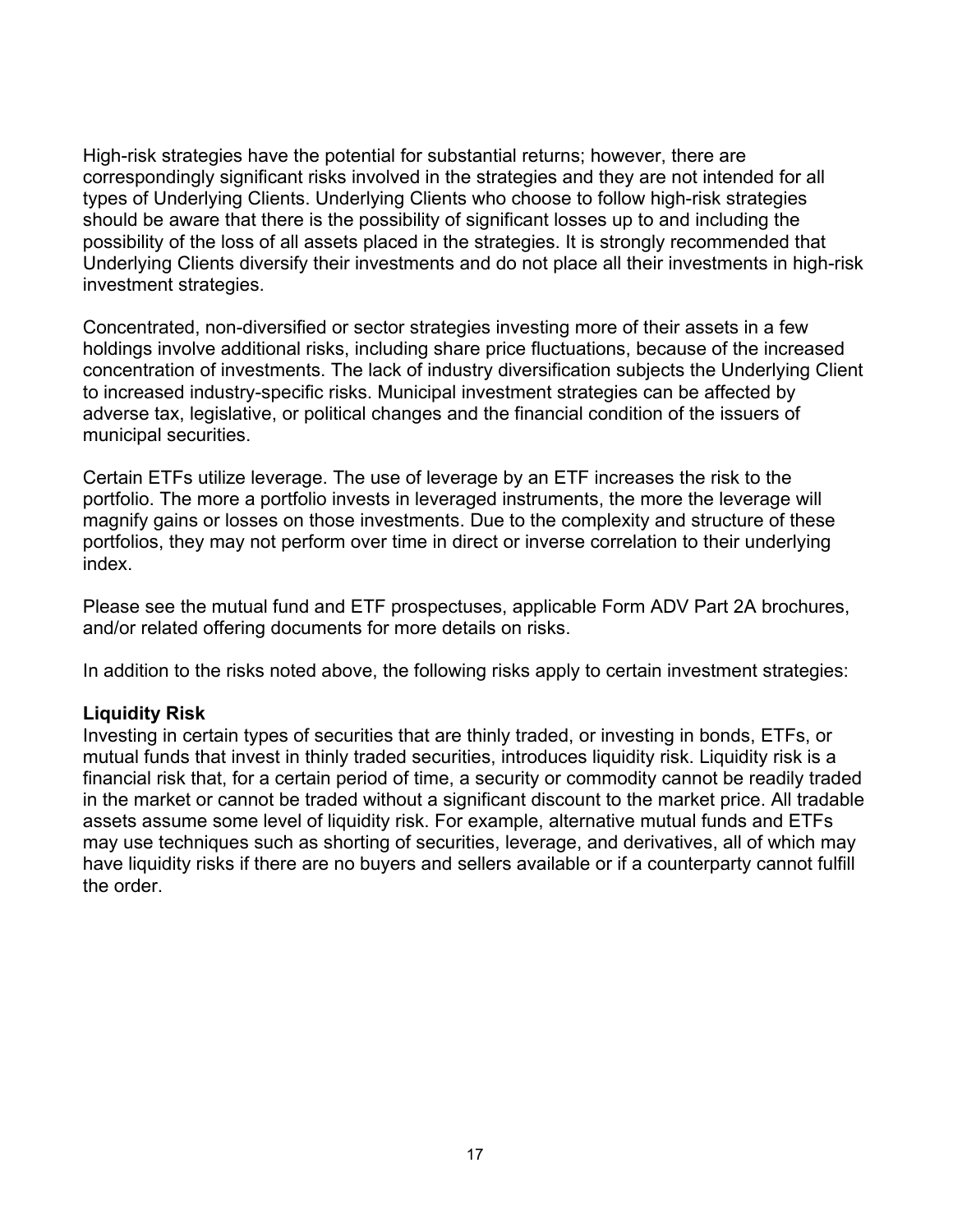### **Investing in Mutual Funds and ETFs**

Underlying Clients bear all the risks of the investment strategies employed by mutual funds and ETFs, including the risk that a mutual fund or ETF will not meet its investment objectives. For the specific risks associated with a mutual fund or ETF, please see its prospectus.

### **ETFs**

An ETF is a security that trades on an exchange and may seek to track an index, a commodity, or a basket of assets. ETFs can be actively or passively managed. The performance of a passively managed ETFs might not correlate to the performance of the asset it seeks to track. ETFs trade on secondary markets or exchanges and are exposed to market volatility and the risks of their underlying securities. ETFs that use derivatives, leverage, or complex investment strategies are subject to additional risks.

#### **Money Market Funds**

An Underlying Client could lose money by investing in a money market fund. Although a money market fund seeks to preserve the value of an Underlying Client's investment at \$1.00 per share, it cannot guarantee it will do so. An investment in a money market fund is not insured or guaranteed by the FDIC or any other government agency. Fidelity, the sponsor of Fidelity's money market funds, has no legal obligation to provide financial support to a Fidelity money market fund, and an Underlying Client should not expect that Fidelity will provide financial support to a Fidelity money market fund at any time. Fidelity's government and U.S. Treasury money market funds will not impose a fee upon the sale of shares, nor temporarily suspend an Underlying Client's ability to sell shares if the fund's weekly liquid assets fall below 30% of its total assets because of market conditions or other factors.

#### **Quantitative Investing**

Funds or securities selected using quantitative analysis can perform differently from the market as a whole as a result of the factors used in the analysis, the weight placed on each factor, changes to the factors' behavior over time, market volatility, or the quantitative model's assumption about market behavior. In addition, quantitative investment strategies rely on algorithmic processes, and therefore may be subject to the risks described below under the heading, "Operational Risks."

#### **Stock Investments**

Stock markets are volatile and can decline significantly in response to adverse issuer, political, regulatory, market, or economic developments. Stock investments may be subject to risk related to market capitalization as well as company-specific risk. Different parts of the market can react differently to these developments. Value and growth stocks can perform differently from other types of stocks. Growth stocks tend to be more expensive relative to their earnings or assets compared with other types of stocks. As a result, growth stocks tend to be sensitive to changes in their earnings and more volatile than other types of stocks. Value stocks tend to be inexpensive relative to their earnings or assets compared with other types of stocks. However, value stocks can continue to be inexpensive for long periods of time and may not ever realize their full value.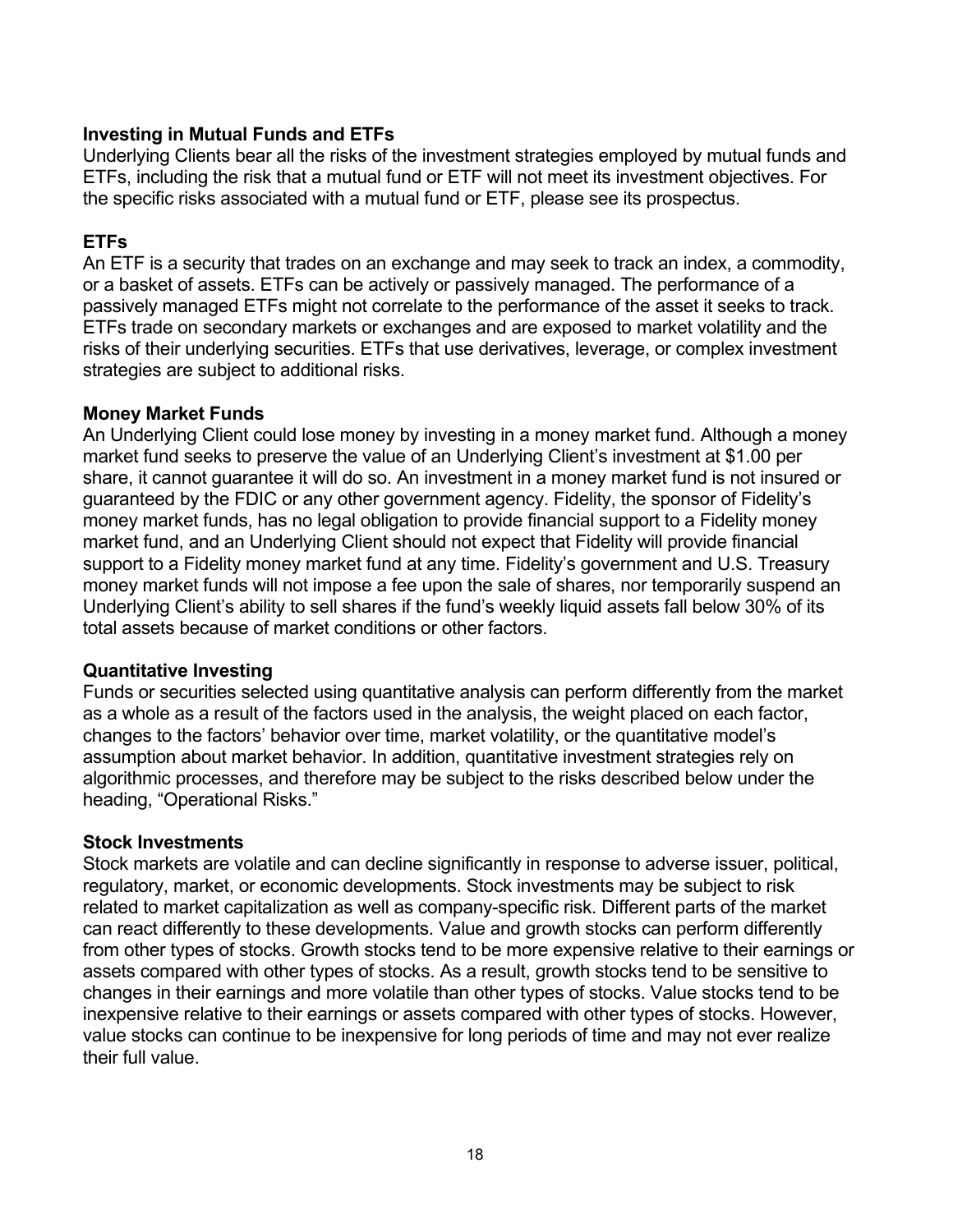#### **Bond Investments**

In general, the bond market is volatile, and fixed income securities carry interest rate risk. As interest rates rise, bond prices usually fall, and vice versa. This effect is usually more pronounced for longer-term securities. The ability of an issuer of a bond to repay principal prior to a security's maturity can cause greater price volatility if interest rates change, and, if a bond is prepaid, a bond fund may have to invest the proceeds in securities with lower yields. Fixed income securities also carry inflation risk and credit and default risks for both issuers and counterparties. The interest payments of inflation-protected bonds are variable and usually rise with inflation and fall with deflation. Unlike individual bonds, most bond funds do not have a maturity date, so holding them until maturity to avoid losses caused by price volatility is not possible. In addition, investments in certain bond structures may be less liquid than other investments, and therefore may be more difficult to trade effectively.

#### **Credit Risk**

Changes in the financial condition of an issuer or counterparty, and changes in specific economic or political conditions that affect a particular type of security or issuer, can increase the risk of default by an issuer or counterparty, which can affect a security's or instrument's credit quality or value. Lower-quality debt securities and certain types of other securities involve greater risk of default or price changes due to changes in the credit quality of the issuer.

#### **Municipal Bonds**

The municipal market can be significantly affected by adverse tax, legislative, or political changes, and by the financial condition of the issuers of municipal securities. Municipal bond funds normally seek to earn income and pay dividends that are expected to be exempt from federal income tax. If an Underlying Client is a resident in the state of issuance of the bonds held by a fund, interest dividends could also be exempt from state and local income taxes. Income exempt from regular federal income tax (including distributions from municipal and money market funds) could be subject to state, local, or federal alternative minimum tax. Tax laws are subject to change, and the preferential tax treatment of municipal bond interest income could be removed or phased out for Underlying Clients at certain income levels.

#### **Foreign Exposure**

Investing in foreign securities and securities of U.S. entities with substantial foreign operations can involve risk relating to political, economic, or regulatory conditions in foreign countries. These risks include fluctuations in foreign exchange rates, withholding or other taxes, and the less stringent investor protection and disclosure standards of some foreign markets. Foreign markets can be more volatile than U.S. markets and can perform differently from the U.S. market. Emerging markets can be subject to greater social, economic, regulatory, and political uncertainties and can be extremely volatile. Foreign exchange rates can also be extremely volatile. Underlying Clients should be aware that investments in securities of foreign entities can result in additional tax liabilities and filing requirements; the rules regarding the tax treatment of foreign securities and securities of U.S. entities with substantial foreign operations are complex, and Underlying Clients are urged to consult their tax advisor. ADRs are alternatives to directly purchasing foreign securities, but they are subject to many of the risks associated with investing directly in foreign securities. The depositary bank can charge fees for various services, including forwarding dividends and interest, and for corporate actions. Investing in ADRs could make it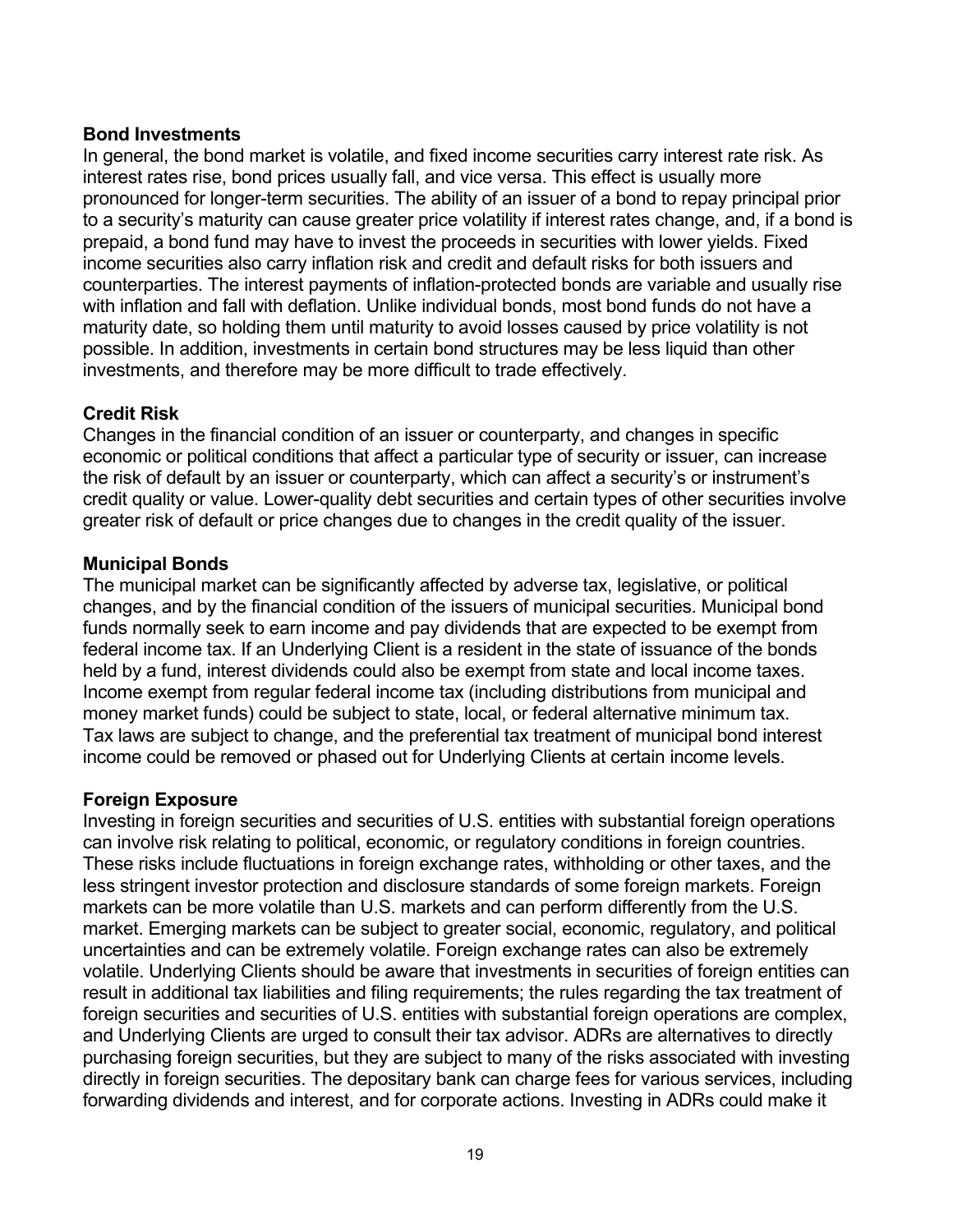more difficult for U.S. persons to benefit from applicable tax treaty rates that could otherwise reduce withholding on any distributions from the underlying foreign issuer. Recovery of any extra foreign tax withheld can be costly and complex, and recovery might not be available for certain registration types such as individual retirement accounts.

#### **Derivatives**

Certain funds may contain derivatives. Generally speaking, a derivative is a financial contract whose value is based on the value of a financial asset (such as a stock, bond, or currency), a physical asset (such as gold, oil, or wheat), or a market index (such as the S&P 500® Index). Investments in derivatives may subject these funds to risks different from, and possibly greater than, those of the underlying securities, assets, or market indexes. Some forms of derivatives, such as exchange-traded futures and options on securities, commodities, or indexes, have been trading on regulated exchanges for decades. These types of derivatives are standardized contracts that can easily be bought and/or sold, and whose market values are determined and published daily. Non-standardized derivatives (such as swap agreements), on the other hand, tend to be more specialized or complex, and may be more difficult to value. Derivatives may involve leverage because they can provide investment exposure in an amount exceeding the initial investment. As a result, the use of derivatives may cause these funds to be more volatile, because leverage tends to exaggerate the effect of any increase or decrease in the value of a fund's portfolio securities.

### **Alternative Investments**

Alternative investments are classified as assets whose investment characteristics and/or performance differ substantially from the primary asset classes and therefore offer opportunities for additional diversification. Certain mutual funds invest significantly in these instruments. Generally, alternative investments may be illiquid.

## **Real Estate**

Real estate is a cyclical industry that is sensitive to interest rates, economic conditions (both nationally and locally), property tax rates, and other factors. Changes in real estate values or economic downturns can have a significant negative effect on issuers in the real estate industry including REITs.

#### **Commodity-Linked Investments**

Commodity-linked investments may be more volatile and less liquid than the underlying commodity, instruments, or measures, and their value may be affected by the performance of the overall commodities markets, as well as by weather, political, tax, regulatory, and market developments.

#### **Illiquid Investments**

Illiquid securities sometimes trade infrequently in the secondary market. As a result, valuing an illiquid security can be more difficult, and buying and selling an illiquid security at an acceptable price can be more difficult or delayed. Difficulty in selling an illiquid security can result in a loss. The relative liquidity of any investment, particularly those that trade on exchanges, can vary, at times significantly.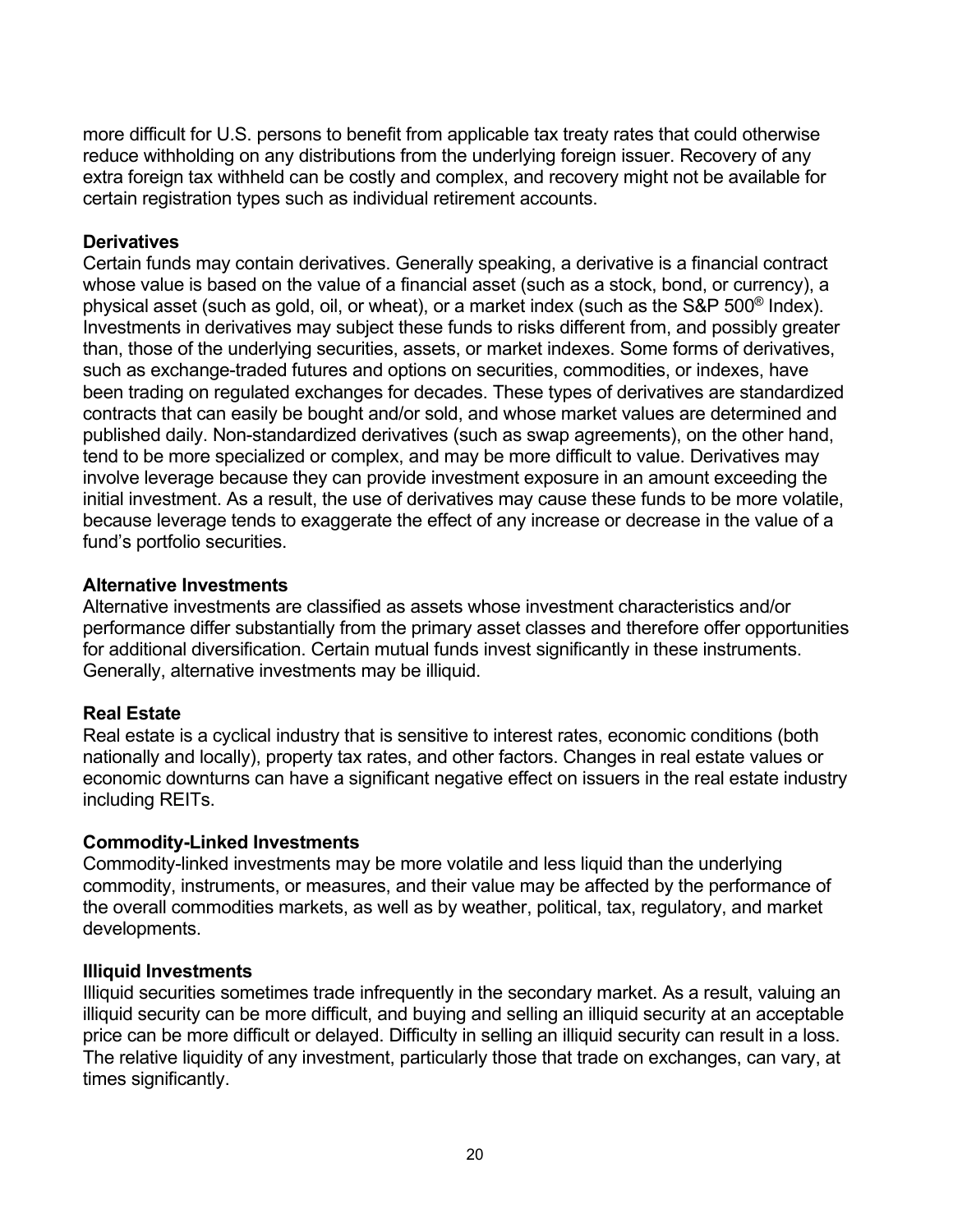### **Portfolio Turnover Risk**

Certain strategies engage in active and frequent trading leading to increased portfolio turnover, higher transaction costs, and the possibility of increased capital gains, including short-term capital gains that are generally taxable as ordinary income.

#### **Model Overlay Risks**

There are risks associated with model implementation for model-traded accounts. The implementation of a model in an Underlying Client's account relies on the Intermediary's ability to purchase the investments in the model provider's portfolio recommendations. This may not be possible due to liquidity constraints or aggregate holdings limitations, among other reasons. This could result in deviation of performance between the model and the Underlying Client's accounts.

### **Legislative and Regulatory Risk**

Investments could be adversely affected by new (or revised) laws or regulations, including any changes to applicable tax laws and regulations. Changes to laws or regulations could impact the securities markets as a whole, specific industries, or individual issuers of securities, and could impair the ability of an account to achieve its investment objectives. Generally, the impact of these changes may not be fully known for some time.

### **Cybersecurity Risks**

With the increased use of technologies to conduct business, FIWA and its affiliates are susceptible to operational, information security, and related risks despite taking reasonable steps to mitigate them. In general, cyber incidents can result from deliberate attacks or unintentional events that can arise from external or internal sources. Cyber-attacks include, but are not limited to, gaining unauthorized access to digital systems (e.g., through "hacking" or malicious software coding) for purposes of misappropriating assets or sensitive information; corrupting data, equipment, or systems; and causing operational disruption. Cyber-attacks can also be carried out in a manner that does not require gaining unauthorized access, such as causing denial-of-service attacks on websites (i.e., efforts to make network services unavailable to intended users). Cyber incidents affecting FIWA, its affiliates, or any other service providers (including but not limited to custodians, transfer agents, and financial intermediaries used by Fidelity or by an issuer of securities) have the ability to cause disruptions and impact business operations, potentially resulting in financial losses, interference with the ability to calculate asset prices, impediments to trading, the inability to transact business, destruction to equipment and systems, violations of applicable privacy and other laws, regulatory fines, penalties, reputational damage, reimbursement or other compensation costs, or additional compliance costs. Similar adverse consequences could result from cyber incidents affecting issuers of securities, counterparties with which an account engages in transactions, governmental and other regulatory authorities, exchange and other financial market operators, banks, brokers, dealers, insurance companies and other financial institutions (including financial intermediaries and service providers) and other parties.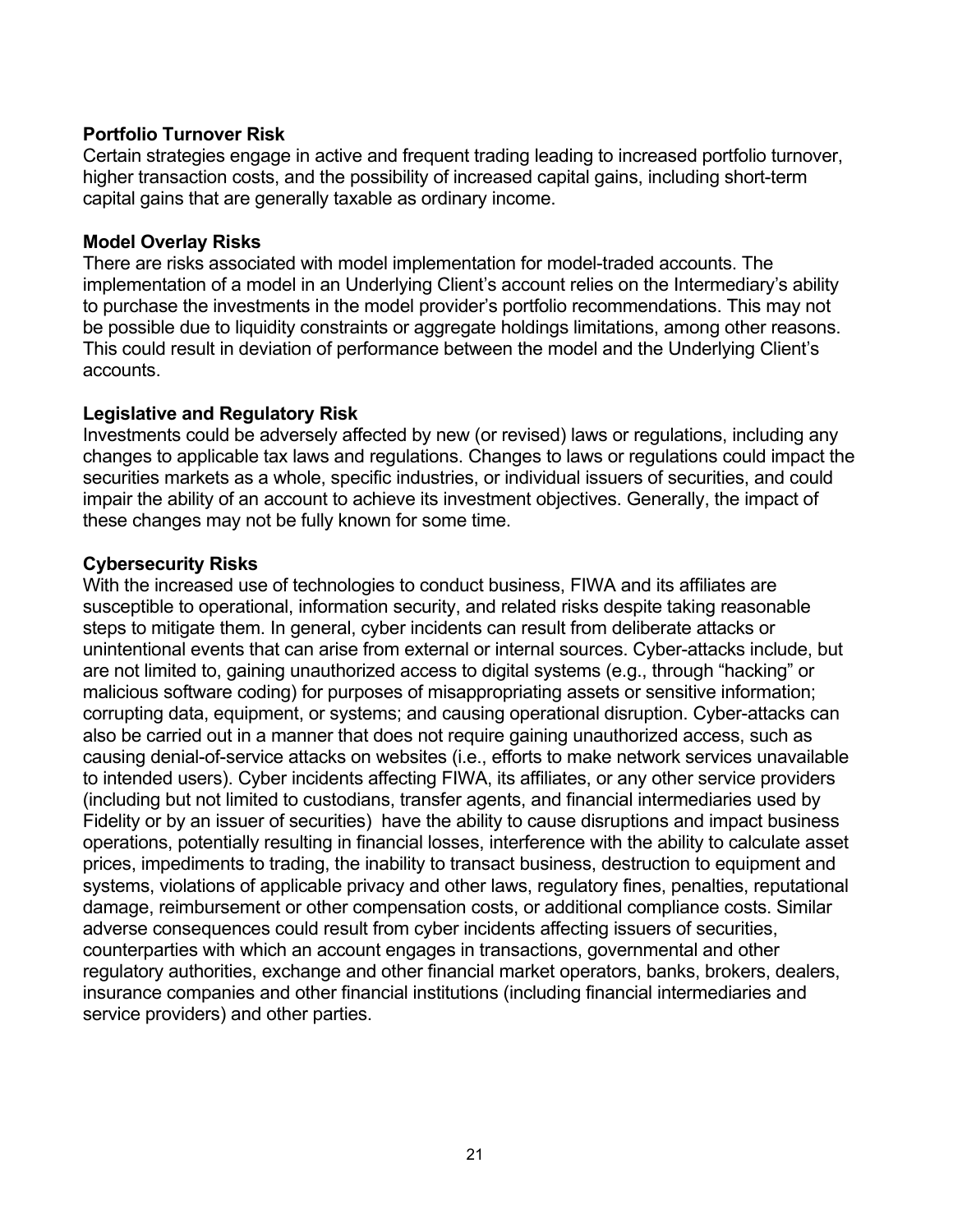### **Liquid Alternative Mutual Funds**

Risks that may be associated with liquid alternative mutual funds include, (i) *leverage*: leverage may enhance a fund's returns in up markets but exacerbate returns in a bad market. Some investment managers with leverage inherent in their portfolios may experience "margin call" types of actions in the event of liquidity dry-ups or if certain counterparties cannot provide the leverage needed; (ii) *shorting*: certain securities may be difficult to sell short at the price that the investment manager would prefer to execute a trade. A short position may have the possibility of an infinite loss if a security continues to go up in price and the manager does not cover; (iii) *security valuation*: certain securities held in alternative mutual funds, such as derivatives or thinly traded stocks, bonds, or swaps, may not have a market to permit the investment manager to trade it quickly in case of fund redemptions. High bid/ask spreads or the lack of another buyer/seller to take the opposite position of a thinly traded security could cause inaccurate estimates in underlying security valuation by the administrator; and (iv) nightly reconciliation: the use of thinly traded securities, shorting and leverage may make it difficult for some alternative funds, based on their investment strategy, to provide accurate nightly Net Asset Values ("NAV") for the mutual fund.

#### **Operational Risks**

Operational risks can include risks of loss arising from failures in internal processes, people, or systems, such as routine processing incidents or major systems failures, or from external events, such as exchange outages. For example, computer, communications, data processing, networks, backup, business continuity or other operating, information or technology systems, including those FIWA outsources to other providers, may fail to operate properly or become disabled, overloaded or damaged as a result of a number of factors. These factors could include events that are wholly or partially beyond FIWA's control and may have a negative impact on our ability to conduct business activities. Though losses arising from operating, information or technology systems failures could adversely affect an Underlying Client account's performance, such losses would likely not be reimbursable under FIWA's policies. Algorithms can be used by FIWA and its affiliates and contribute to operational risks. There is a risk that the algorithms and data input into the algorithms could have errors, omissions, imperfections, or malfunctions. Any decisions made in reliance on incorrect data expose Underlying Clients to potential risks. Issues in the algorithm are often extremely difficult to detect and can go undetected for long periods of time. These risks are mitigated by testing and human oversight of the algorithms and their output. FIWA believes that the oversight, testing, and monitoring performed on algorithms and their output will enable the parties described above to identify and address issues appropriately. However, there is no assurance that the algorithms will always work as intended.

#### **Tax-Aware Risk**

The Fidelity Model Portfolios Solutions that are tax-aware by including municipal bonds do not attempt to consider the effect of income taxes on performance or returns and does not reflect any opinion on the tax-appropriateness of Fidelity Model Portfolios Solutions for any investor. None of the Fidelity Model Portfolios Solutions or Custom Fidelity Model Portfolio Solutions consider the effect of taxes, fees and/or expenses associated with investing. Please consult with your investment or tax advisor, if applicable, prior to taking any action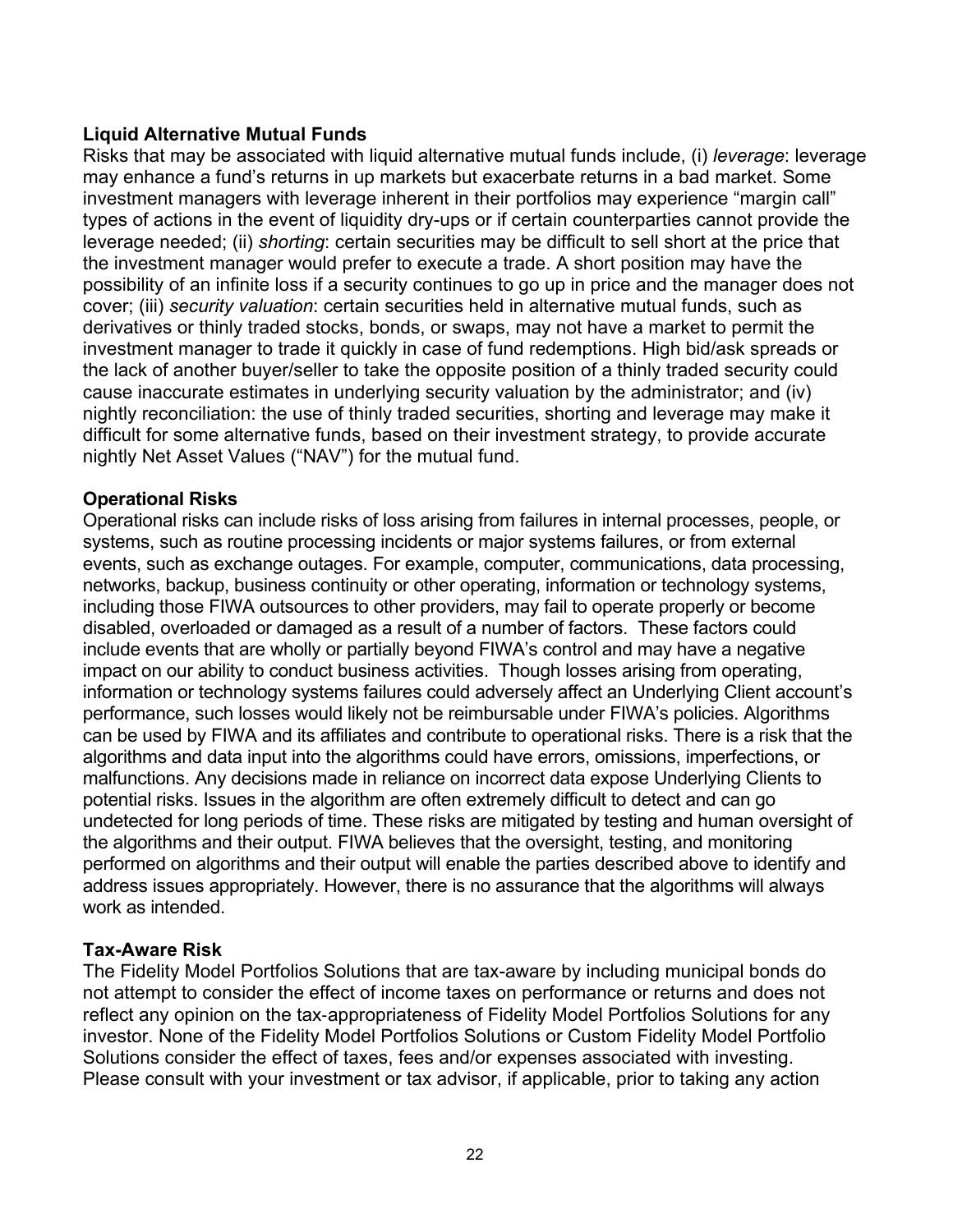## **Errors**

Although FIWA and its affiliates take reasonable steps to avoid errors, occasionally errors do occur. FIWA maintains policies and procedures that address the identification and correction of errors, consistent with applicable standard of care, to ensure that Underlying Clients are treated fairly when an error has been detected.

FIWA seeks to identify errors and works with its affiliates and/or the Intermediary, as applicable, to correct errors as quickly as is reasonably possible. FIWA will evaluate each situation independently. The determination of whether an incident constitutes an error is made by FIWA or its affiliates, in their sole discretion.

## <span id="page-22-0"></span>**DISCIPLINARY INFORMATION**

There are no legal or disciplinary events that are material to an Intermediary's or prospective Intermediary's evaluation of FIWA's business or the integrity of its management personnel.

# <span id="page-22-1"></span>**OTHER FINANCIAL INDUSTRY ACTIVITIES AND AFFILIATIONS**

FIWA is a wholly owned subsidiary of FMR LLC, a Delaware limited liability company that, together with its affiliates and subsidiaries, is generally known to the public as "Fidelity Investments" or "Fidelity." Various direct or indirect subsidiaries of FMR LLC are engaged in investment advisory, brokerage, banking, or insurance businesses. From time to time, FIWA or Intermediaries will have material business relationships with the subsidiaries and affiliates of FMR LLC. In addition, the principal officers of FIWA serve as officers and/or employees of affiliated companies that are engaged in various aspects of FMR LLC's businesses. In addition, FIWA or its affiliates provide certain investment management personnel to or use the investment management personnel of certain affiliates under personnel sharing arrangements or other inter-company agreements.

FIWA is not registered as a broker-dealer, municipal adviser, futures commission merchant, commodity pool operator, or commodity trading advisor, nor does it have an application pending to register as such. Certain management persons of FIWA are registered representatives, employees, and/or management persons of FBS, NFS, and/or FDC, who are FIWA affiliates and registered broker-dealers.

FIWA has, and Intermediaries could have, a material relationship with the following affiliated companies:

#### **Investment Companies and Investment Advisers**

• Fidelity Management & Research Company LLC ("FMR"), a wholly owned subsidiary of FMR LLC, is a registered investment adviser under the Investment Advisers Act of 1940 (the "Advisers Act"). FMR provides investment management services, including to registered investment companies in the Fidelity group of funds and to clients of other affiliated and unaffiliated advisers. FMR also provides model portfolio construction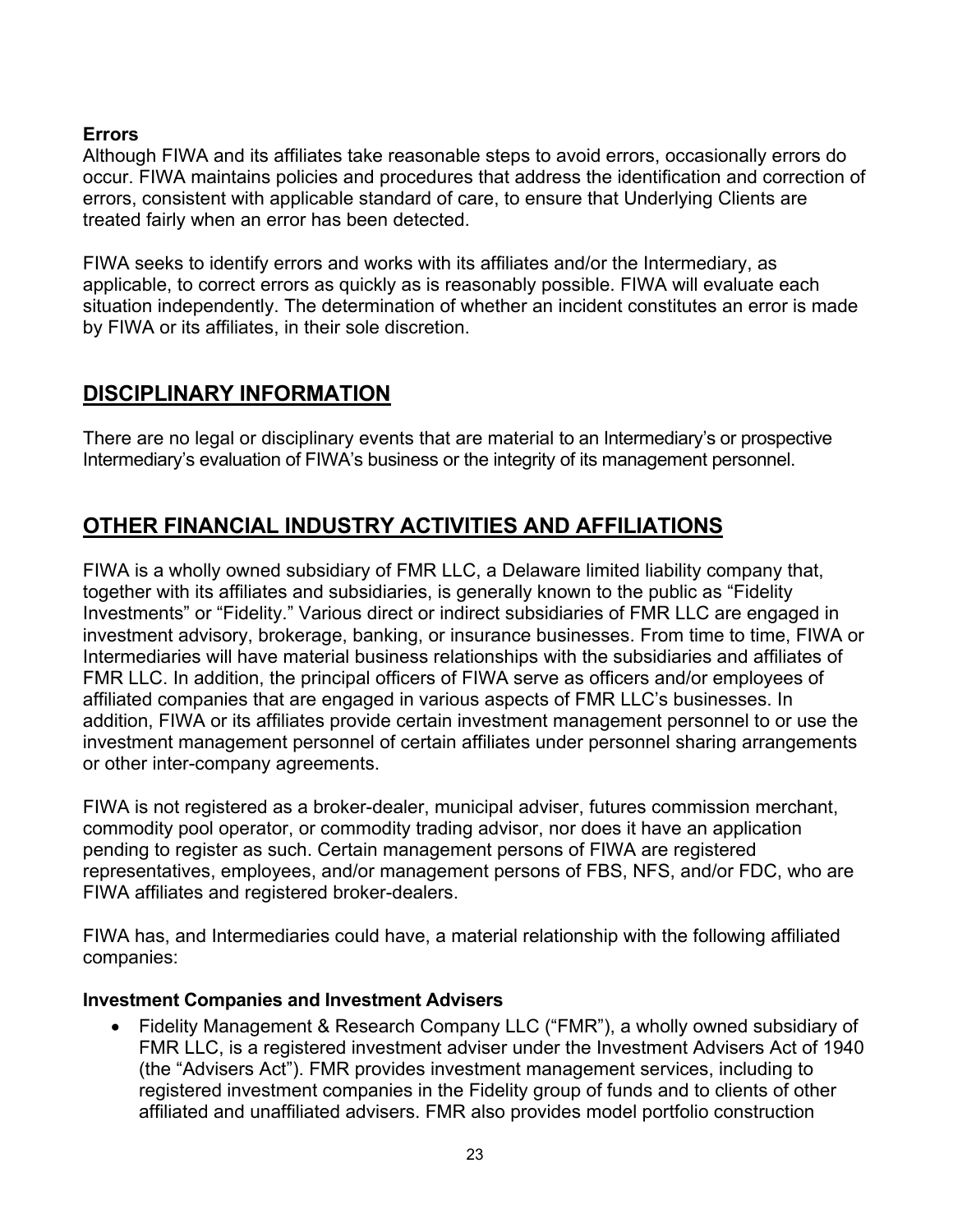services to FIWA in connection with the Fidelity Model Portfolio Solutions and portfolio management services as a subadviser to FIWA for its Discretionary Management services.

- FIAM LLC ("FIAM"), a wholly owned subsidiary of FIAM Holdings LLC, which in turn is wholly owned by FMR LLC, is a registered investment adviser under the Advisers Act, and is registered with the Central Bank of Ireland. FIAM provides investment management services, including to registered investment companies in the Fidelity group of funds, and to clients of other affiliated and unaffiliated advisers.
- FMR Investment Management (UK) Limited ("FMR UK"), an indirect, wholly owned subsidiary of FMR, is a registered investment adviser under the Advisers Act, has been authorized by the U.K. Financial Conduct Authority to provide investment advisory and asset management services, and is registered with the Central Bank of Ireland. FMR UK provides investment management services, including to registered investment companies in the Fidelity group of funds, and to clients of other affiliated and unaffiliated advisers.
- Fidelity Management & Research (Japan) Limited ("FMR Japan"), a wholly owned subsidiary of FMR, is a registered investment adviser under the Advisers Act and has been authorized by the Japan Financial Services Agency (Kanto Local Finance Bureau) to provide investment advisory and discretionary investment management services. FMR Japan provides investment management services, including to registered investment companies in the Fidelity group of funds, and to clients of other affiliated and unaffiliated advisers.
- Fidelity Management & Research (Hong Kong) Limited ("FMR Hong Kong"), a wholly owned subsidiary of FMR, is a registered investment adviser under the Advisers Act, and has been authorized by the Hong Kong Securities & Futures Commission to advise on securities and to provide asset management services. FMR Hong Kong provides investment management services, including to registered investment companies in the Fidelity group of funds, and to clients of other affiliated and unaffiliated advisers.
- Strategic Advisers LLC ("Strategic Advisers"), a wholly owned subsidiary of Fidelity Advisory Holdings LLC, which in turn is wholly owned by FMR LLC, is a registered investment adviser under the Advisers Act. Strategic Advisers provides discretionary and non-discretionary advisory services, and acts as the investment manager to registered investment companies that invest in affiliated and unaffiliated funds, and as sub-advisor to various retail accounts, including separately managed accounts. Strategic Advisers provides model portfolio construction services to FIWA in connection with the Fidelity Model Portfolio Solutions.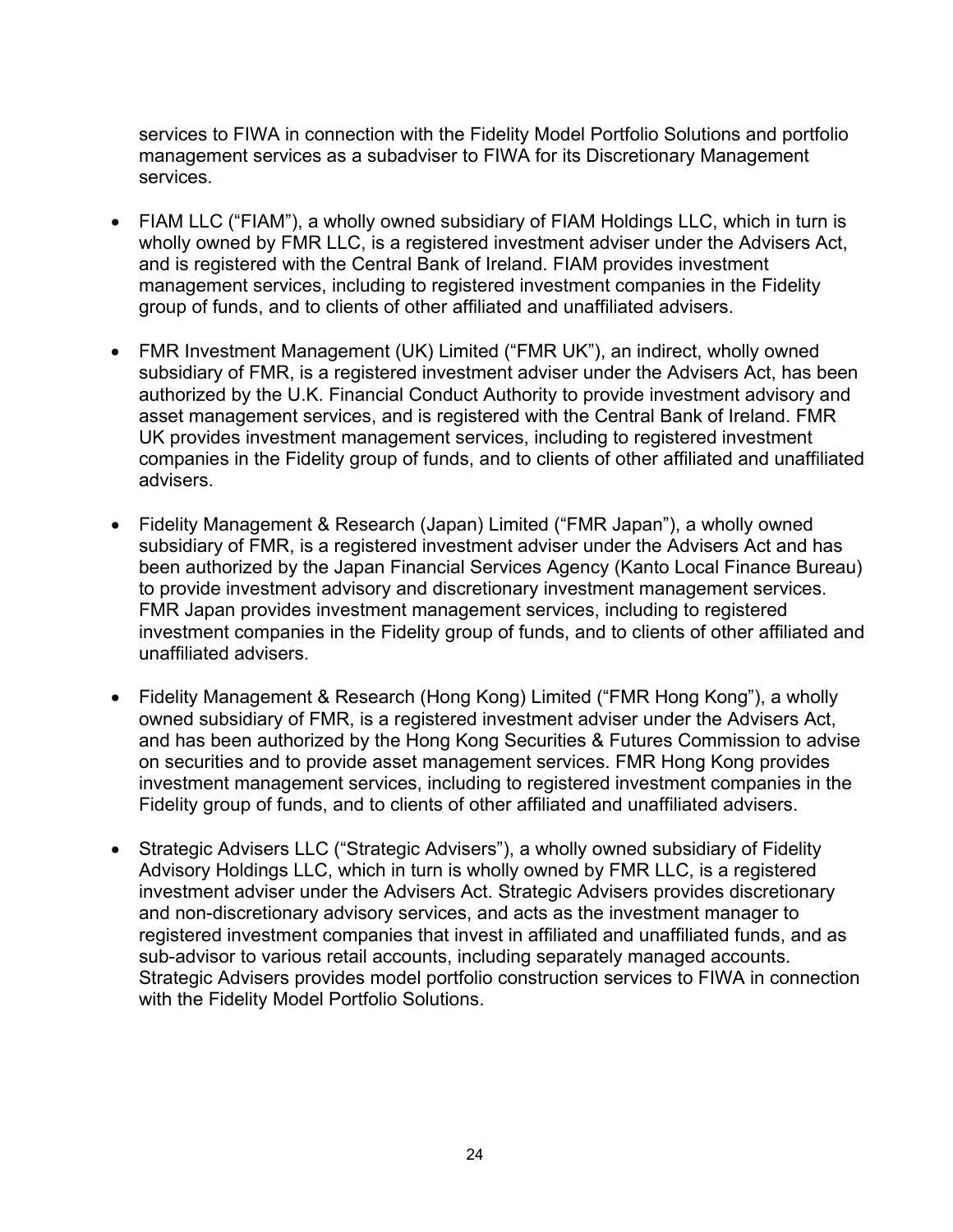- Fidelity Personal and Workplace Advisors LLC ("FPWA"), a wholly owned subsidiary of Fidelity Advisory Holdings LLC, which in turn is wholly owned by FMR LLC, is a registered investment adviser under the Advisers Act. FPWA provides non-discretionary investment management services and serves as the sponsor to investment advisory programs.
- Fidelity Diversifying Solutions LLC ("FDS"), a wholly owned subsidiary of FMR LLC, is a registered investment adviser under the Advisers Act. FDS serves as investment manager to registered investment companies.

#### **Participating Affiliates**

• Fidelity Business Services India Private Limited ("FBS India"), with its registered office in Bangalore, is incorporated under the laws of India and is ultimately owned by FMR LLC through certain of its respective direct or indirect subsidiaries. Certain employees of FBS India (FBS India Associated Employees) may from time to time provide certain research services for FIWA, which FIWA provides to its customers. FBS India is not registered as an investment adviser under the Advisers Act, and is deemed to be a "Participating Affiliate" of FIWA (as this term has been used by the U.S. Securities and Exchange Commission's ("SEC") Division of Investment Management in various noaction letters granting relief from the Advisers Act's registration requirement for certain affiliates of registered investment advisers). FIWA deems FBS India and each of the FBS India Associated Employees as "associated persons" of FIWA within the meaning of Section 202(a)(17) of the Advisers Act. FBS India Associated Employees and FBS India, through such employees, may contribute to FIWA's research process and may have access to information concerning investment research reports and ratings prior to the dissemination of such reports and ratings to FIWA's customers. As a Participating Affiliate of FIWA, FBS India has agreed to submit itself to the jurisdiction of United States courts for actions arising under United States securities laws in connection with investment advisory activities conducted for FIWA's customers. FIWA maintains a list of FBS India Associated Employees whom FBS India has deemed "associated persons," which FIWA will make available to its current U.S. clients upon request.

#### **Broker-Dealers**

- FDC, a wholly owned subsidiary of Fidelity Global Brokerage Group, Inc., which in turn is wholly owned by FMR LLC, is a registered broker-dealer under the Securities Exchange Act of 1934 (the "Exchange Act"). FDC acts as principal underwriter of the registered investment companies in the Fidelity group of funds and also markets those funds and other products advised by its affiliates to third-party financial intermediaries and certain institutional investors. FDC personnel either shared with and supervised by FIWA or acting on behalf of FDC, market Fidelity Model Portfolio Solutions to Intermediaries on behalf of FIWA.
- NFS, a wholly owned subsidiary of Fidelity Global Brokerage Group, Inc., which in turn is wholly owned by FMR LLC, is a registered broker-dealer under the Exchange Act and a registered investment adviser under the Advisers Act. NFS is a fully disclosed clearing broker-dealer that provides clearing, settlement, and execution services for other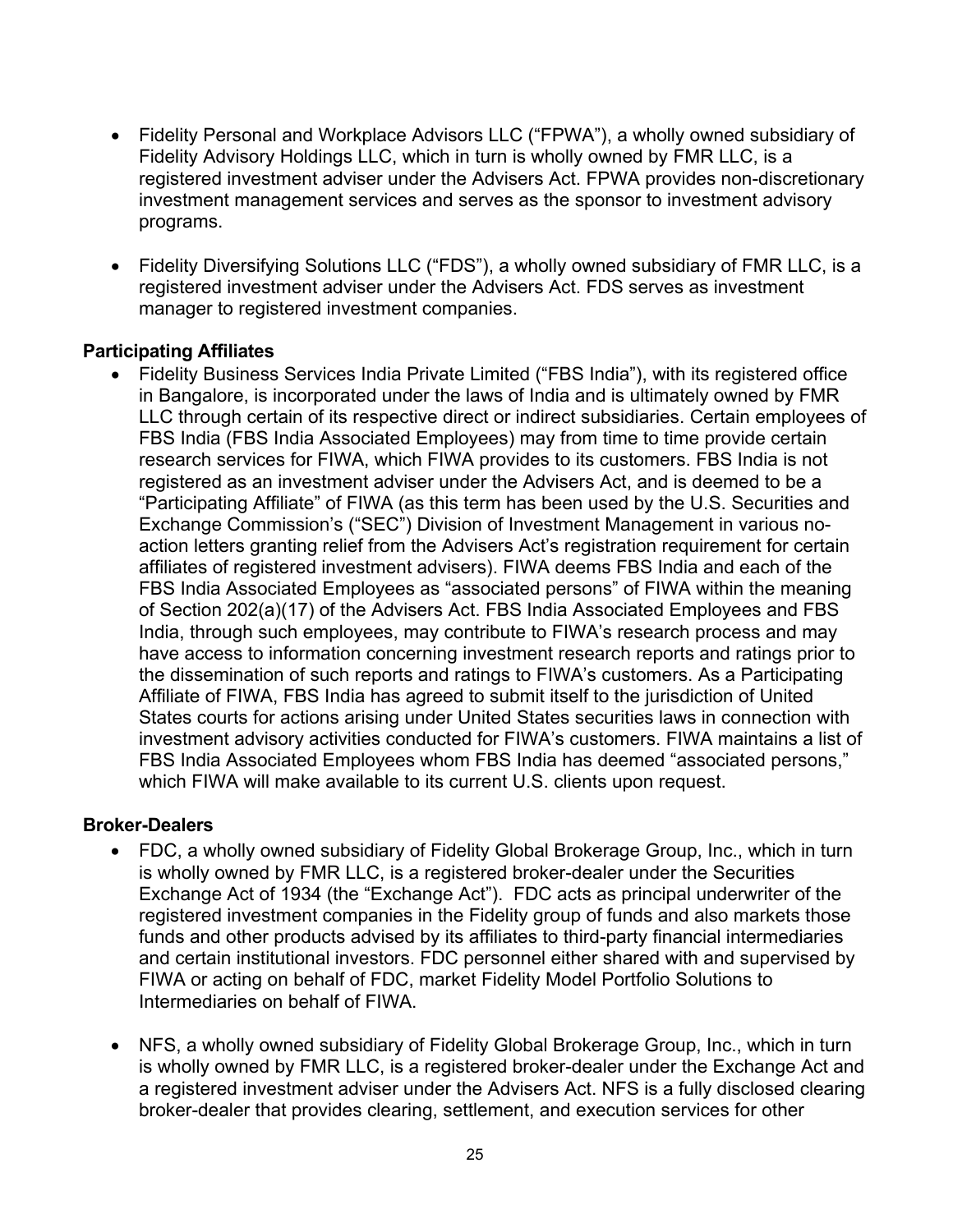broker-dealers, including its affiliate FBS. Fidelity Capital Markets ("FCM"), a division of NFS, provides trade executions for Fidelity affiliates and other clients. Additionally, FCM operates CrossStream<sup>®</sup>, an alternative trading system that allows orders submitted by its subscribers to be crossed against orders submitted by other subscribers. FCM may charge a commission to both sides of each trade executed in CrossStream<sup>®</sup>. CrossStream® is used to execute transactions for investment company and other Fidelity clients. NFS also provides securities lending services to certain of FMR's or FMR's affiliates' clients and may borrow securities from affiliated and unaffiliated funds. NFS does not have any advisory clients, does not provide investment advice, and does not receive compensation for investment advisory services. NFS provides transfer agent or subtransfer agent services and other custodial services to certain Fidelity clients.

- Luminex Trading & Analytics LLC ("LTA"), a registered broker-dealer and alternative trading system, operates two alternative trading systems ("ATS"), the LTA ATS and the Level ATS, each which allows orders submitted by subscribers to be crossed against orders submitted by other subscribers. FMR Sakura Holdings, Inc. and Fidelity Global Brokerage Group, Inc., each a wholly owned subsidiary of FMR LLC, are the majority owners of LTA. LTA charges a commission to both sides of each trade executed in the LTA ATS and Level ATS. The LTA ATS and Level ATS are used to execute transactions for Fidelity affiliates' advisory clients. NFS serves as the clearing agent for transactions executed in the LTA ATS and Level ATS.
- FBS, a wholly owned subsidiary of Fidelity Global Brokerage Group, Inc., which in turn is wholly owned by FMR LLC, is a registered broker-dealer under the Exchange Act and provides brokerage products and services, including the sale of shares of registered investment companies, in the Fidelity group of funds to individuals and institutions, including retirement plans administered by Fidelity affiliates. In addition, along with Fidelity Insurance Agency, Inc. ("FIA"), FBS distributes insurance products, including variable annuities, which are issued by Fidelity Investments Life Insurance Company ("FILI") and Empire Fidelity Investments Life Insurance Company® ("EFILI"), Fidelity affiliates. FBS provides shareholder services to certain of Fidelity's clients.
- Digital Brokerage Services LLC ("DBS"), a wholly owned subsidiary of Fidelity Global Brokerage Group Inc., is a registered broker-dealer under the Exchange Act. DBS operates a primarily digital/mobile application-based brokerage platform, which enables retail investors to open brokerage accounts via the mobile application and purchase and sell equity securities, including shares of investment companies advised by FMR. DBS receives remuneration from FMR for expenses incurred in servicing and marketing FMR products.

#### **Insurance Companies or Agencies**

• FILI, a wholly owned subsidiary of FMR LLC, is engaged in the distribution and issuance of life insurance and annuity products that offer shares of registered investment companies managed by Fidelity affiliates.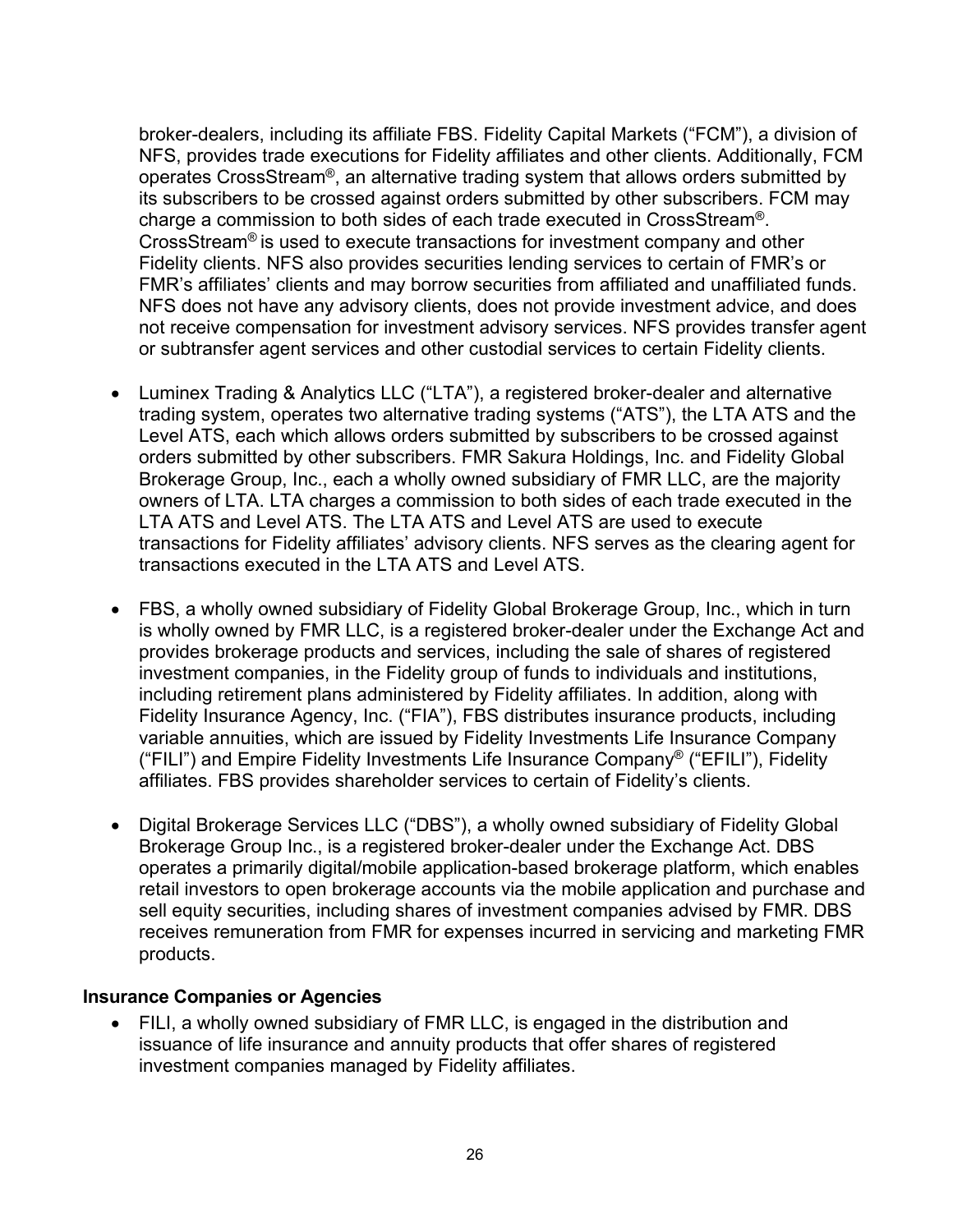- EFILI, a wholly owned subsidiary of FILI, is engaged in the distribution and issuance of life insurance and annuity products that offer shares of registered investment companies managed by Fidelity affiliates to residents of New York.
- FIA, a wholly owned subsidiary of FMR LLC, is engaged in the business of selling life insurance and annuity products of affiliated and unaffiliated insurance companies.

### **Banking Institutions**

- Fidelity Management Trust Company ("FMTC"), a wholly owned subsidiary of FMR LLC, is a limited-purpose trust company organized and operating under the laws of the Commonwealth of Massachusetts that provides non-discretionary trustee and custodial services to employee benefit plans and individual retirement accounts through which individuals can invest in affiliated or unaffiliated registered investment companies. FMTC also provides discretionary investment management services to institutional clients.
- Fidelity Personal Trust Company, FSB ("FPTC"), a wholly owned subsidiary of Fidelity Thrift Holding Company, Inc., which in turn is wholly owned by FMR LLC, is a federal savings bank that offers fiduciary services that include trustee or co-trustee services, custody, principal and income accounting, investment management services, and recordkeeping and administration.

## <span id="page-26-0"></span>**CODE OF ETHICS, PARTICIPATION OR INTEREST IN CLIENT TRANSACTIONS AND PERSONAL TRADING**

FIWA has adopted a Code of Ethics for Personal Trading (the "Code of Ethics"). The Code of Ethics applies to all officers, directors, employees, and other supervised persons of FIWA and requires that they place the interests of clients above their own. The Code of Ethics establishes securities transaction requirements for all covered employees and their covered persons, including their spouses. More specifically, the Code of Ethics contains provisions requiring the following:

- Standards of general business conduct reflecting the investment advisers' fiduciary obligations;
- Compliance with applicable federal securities laws;
- Employees and their covered persons to move their covered accounts to FBS unless an exception has been granted;
- Reporting and review of personal securities transactions and holdings for persons with access to certain nonpublic information;
- Prohibition of purchasing of securities in initial public offerings unless an exception has been approved;
- Reporting of Code of Ethics violations; and
- Distribution of the Code of Ethics to all supervised persons, documented through acknowledgments of receipt.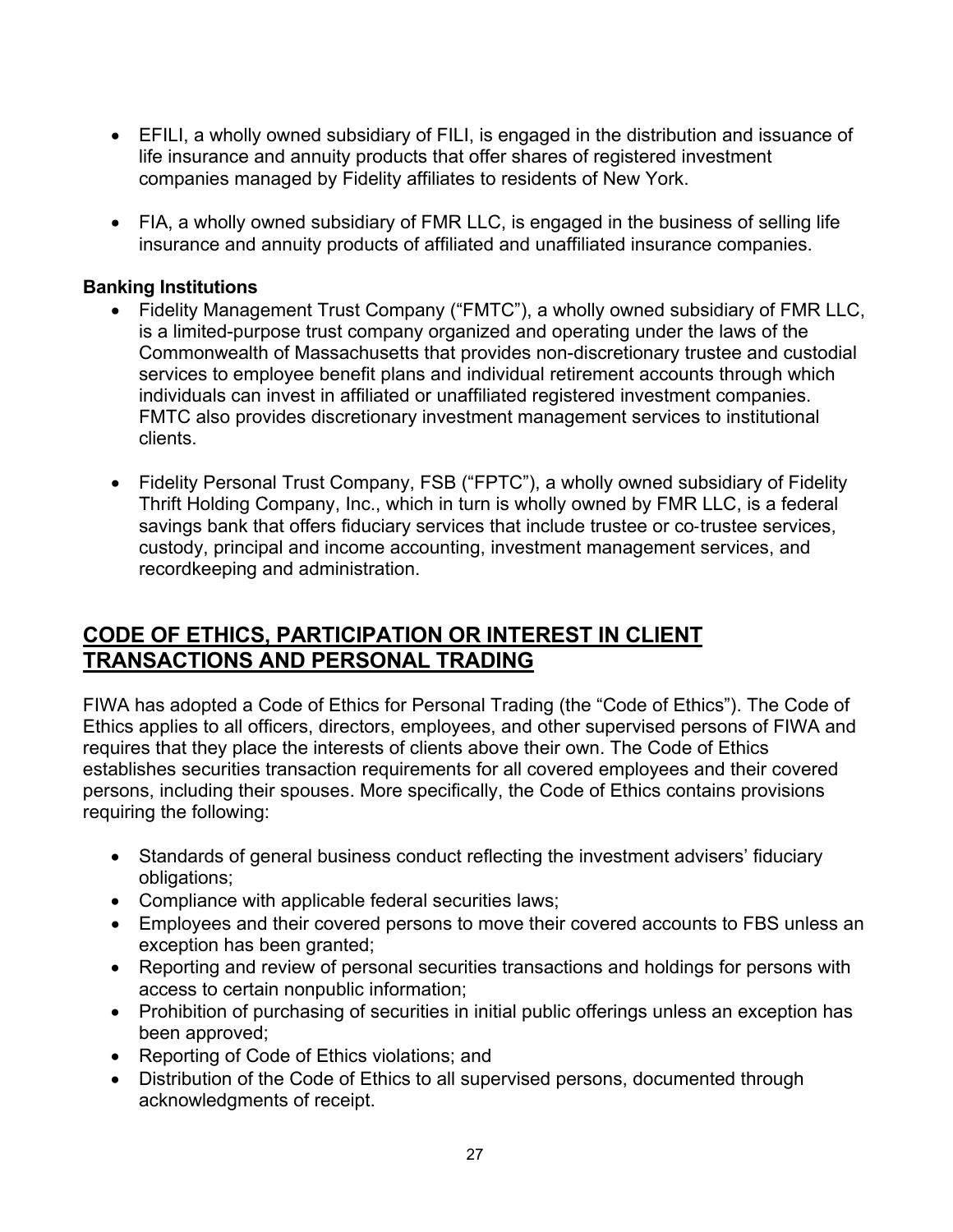Core features of the Code of Ethics generally apply to all Fidelity employees. The Code of Ethics also imposes additional restrictions and reporting obligations on certain advisory personnel, research analysts, and portfolio managers. Such restrictions and reporting obligations include (i) the preclearing of transactions in covered securities, (ii) a prohibition on investments in limited offerings without prior approval, (iii) the reporting of transactions in covered securities on a quarterly basis, (iv) the reporting of accounts and holdings of covered securities on an annual basis, and (v) the disgorgement of profits from short-term transactions unless an exception has been approved. Violation of the Code of Ethics requirements can also result in the imposition of remedial action. The Code of Ethics will generally be supplemented by other relevant Fidelity policies, including the Policy on Inside Information, Rules for Broker-Dealer Employees, and other written policies and procedures adopted by Fidelity and FIWA. A copy of the Code of Ethics will be provided upon request.

From time to time, FIWA's related persons purchase or sell securities for themselves and also recommend those securities to clients. The potential conflicts of interest involved in such activities are contemplated in the Code of Ethics and other relevant Fidelity policies. In particular, the Code of Ethics and other Fidelity policies are designed to make it clear to Fidelity personnel that they should never place their personal interests ahead of Fidelity's clients in an attempt to benefit themselves or another party. The Code of Ethics and other Fidelity policies impose sanctions if these requirements are violated.

From time to time, in connection with our business, certain supervised persons of FIWA may obtain material nonpublic information that is usually not available to other investors or the general public. In compliance with applicable laws, FIWA has adopted a comprehensive set of policies and procedures that prohibit the use of material nonpublic information by investment professionals or any other employees.

In addition, Fidelity has implemented a Corporate Gifts and Entertainment policy intended to set standards for business entertainment and gifts, to help employees make sound decisions with respect to these activities, and to ensure that the interests of FIWA's clients come first. Similarly, to ensure compliance with applicable "pay to play" laws, Fidelity has adopted a Political Contributions and Activities policy that requires all employees to preclear any political contributions and activities.

# <span id="page-27-0"></span>**BROKERAGE PRACTICES**

FIWA does not execute transactions in connection with the Fidelity Model Portfolio Solutions, nor does it recommend or select broker-dealers for purposes of implementing any nondiscretionary investment advice provided with regard to, or through, the Fidelity Model Portfolio Solutions. Each Intermediary and/or Underlying Clients are responsible for determining whether and how to implement a particular Fidelity Model Portfolio Solution including with respect to broker-dealer selection.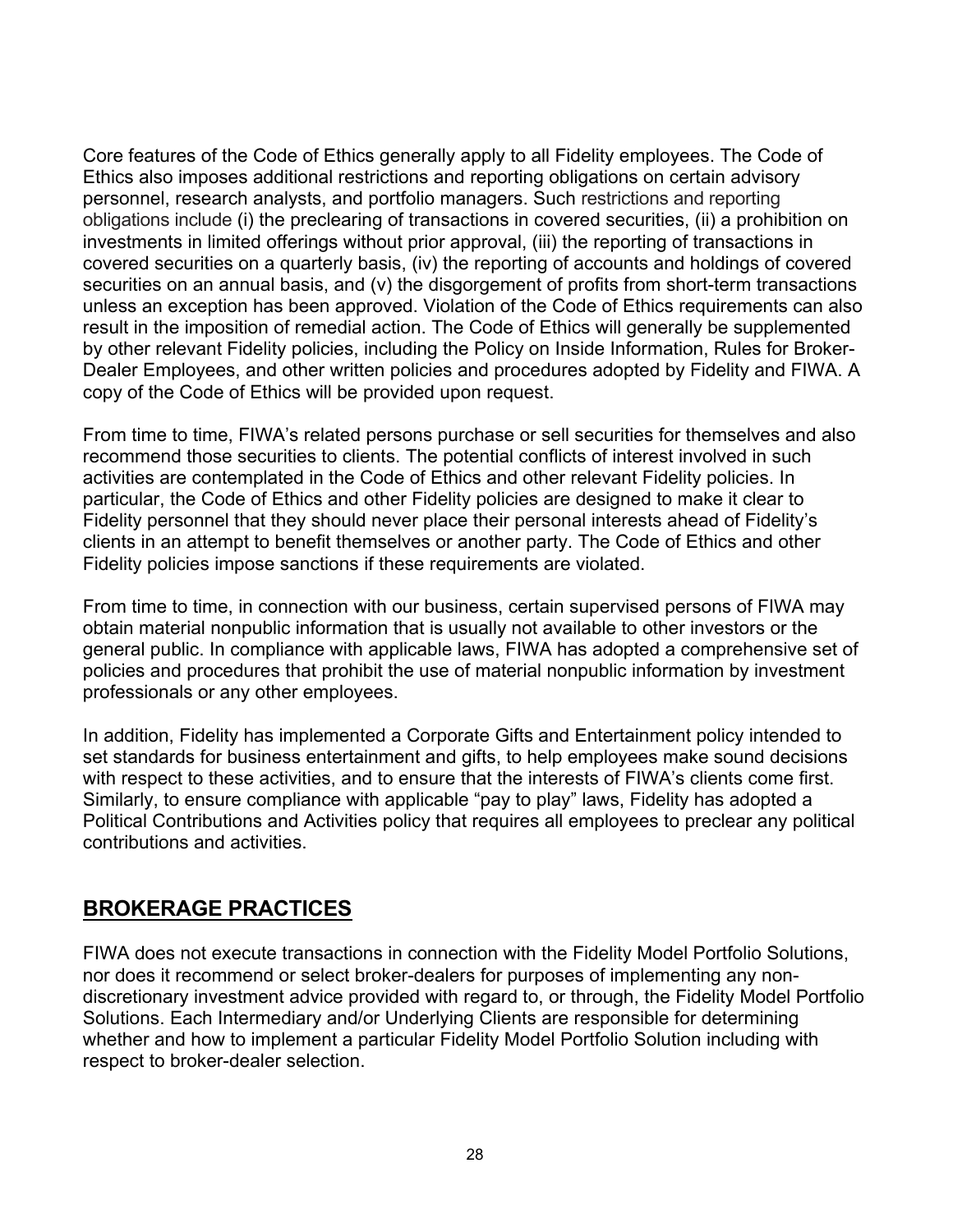FIWA has adopted model update communication policies and procedures to ensure that changes to the Fidelity Model Portfolio Solutions are provided to Platforms and Intermediaries on a rotational basis in a fair and equitable manner over time, such that no client is advantaged over any other client in the receipt of such changes over time. When FIWA provides a Custom Model Portfolio Solution, it is not subject to the portion of the model update communication policies and procedures that applies to standard Fidelity Model Portfolio Solutions. In some cases, FIWA may use the services of a third-party to disseminate updates to its Fidelity Model Portfolio Solutions to Platforms and Intermediaries, which has been directed to follow such policies and procedures under FIWA's oversight.

# <span id="page-28-0"></span>**REVIEW OF ACCOUNTS**

FIWA reviews the composition of the Fidelity Model Portfolio Solutions periodically, and updates the Fidelity Model Portfolio Solutions in accordance with their mandates, or more often if appropriate. FIWA may make adjustments as necessary in times of market disruption or distress within the parameters of the Fidelity Model Portfolio Solutions. Custom Fidelity Model Portfolio Solutions are updated or re-balanced as described in the exclusive license agreement FIWA has entered into with the Intermediary.

FIWA does not have an advisory or client relationship with the Underlying Clients and is not responsible for reviewing the accounts of Underlying Clients that invest in the Fidelity Model Portfolio Solutions. Each Intermediary is responsible for reviewing its Underlying Clients' portfolios on an individual basis, given the Underlying Client's specific circumstances.

## <span id="page-28-1"></span>**CLIENT REFERRALS AND OTHER COMPENSATION**

The fees received from investment in the Fidelity Funds or unaffiliated mutual funds included in Fidelity Custom Model Portfolios will be shared by affiliates involved in distributing and advising both the Fidelity Model Portfolios and the Fidelity Funds and distributing and advising the Fidelity Custom Model Portfolios, including FDC, FIWA, FMR, and Strategic, as applicable.

FIWA may compensate or share revenue with the Intermediaries and Platforms that utilize the Fidelity Model Portfolio Solutions in some but not all cases, depending on the particular Intermediary's requirements and business arrangements for distributing the Fidelity Model Portfolio Solutions to the Intermediaries' Underlying Clients. As noted above, FIWA has no advisory or client relationship to the Intermediaries' Underlying Clients.

#### *Fidelity Advisor SMAs*

FIWA charges an advisory fee for the provision of the Fidelity Advisor SMAs which is paid by the Intermediaries that use the Fidelity Advisor SMA with its Underlying Clients. The fee FIWA receives derives from the advisory fee the Intermediary charges its Underlying Clients for advisory services. In the case of FMAX, FIWA does not charge a separate fee for the Fidelity Advisor SMAs; however, end investors in the FMAX platform pay a program fee which includes